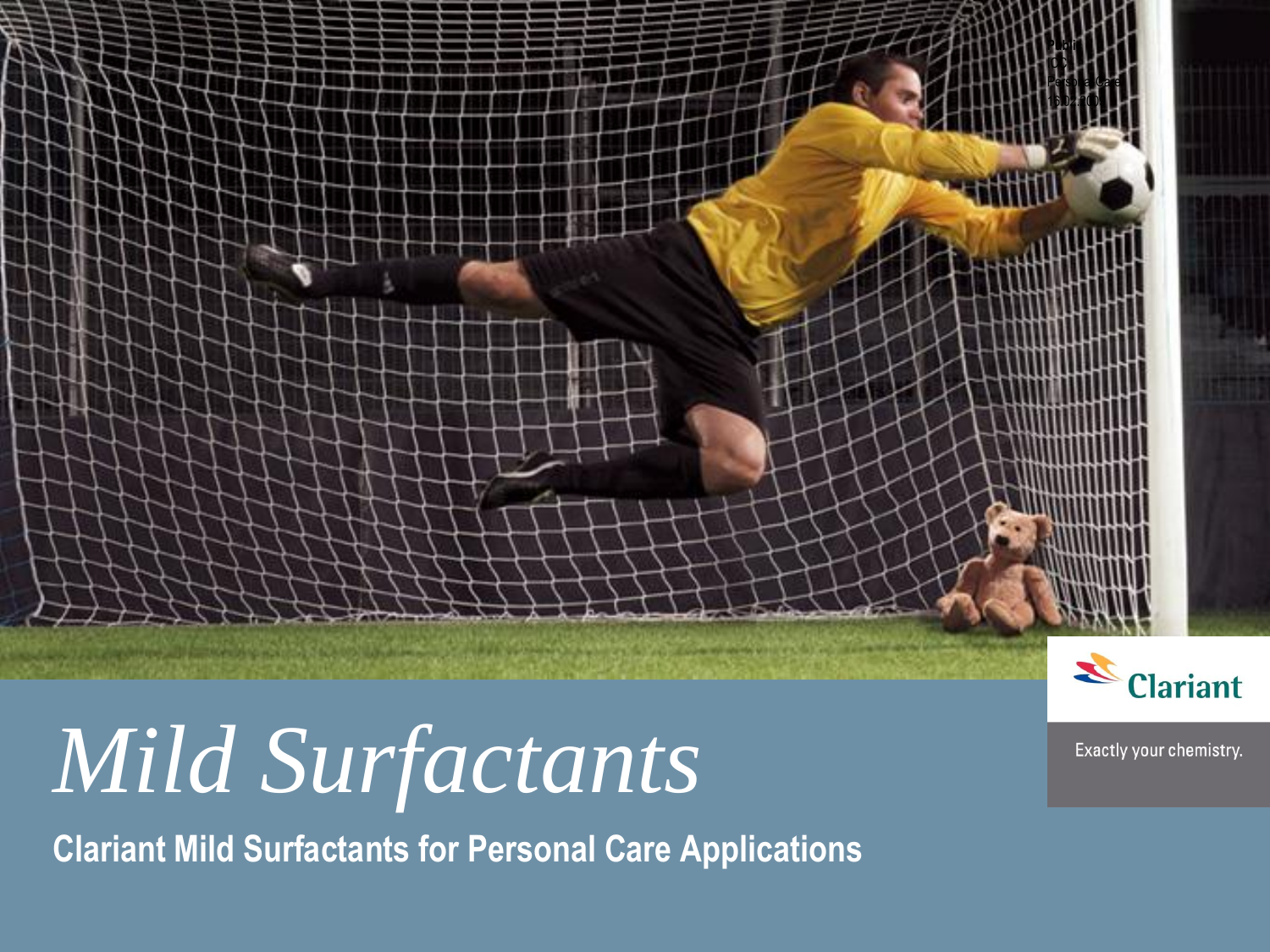### *Test Methods: How to assess mildness*



| <b>Chemical-physical</b><br><b>Tests</b>                                                                                     | <b>In Vitro-Tests</b>                                                                     |                                                                                                                           |
|------------------------------------------------------------------------------------------------------------------------------|-------------------------------------------------------------------------------------------|---------------------------------------------------------------------------------------------------------------------------|
| <b>Surface Tension</b><br>(CMC)                                                                                              |                                                                                           | <b>In Vivo-Test</b>                                                                                                       |
| <b>Interfacial Tension</b><br><b>Lather</b><br><b>Thickening</b><br><b>Solubility</b><br><b>Wetting</b><br><b>Detergency</b> | <b>Red Blood Cell</b><br><b>Test</b><br><b>Zein Test</b><br><b>HET-CAM</b><br><b>Test</b> | <b>Elbow Bend Wash</b><br><b>Test</b><br>Laserprofilometrie<br><b>Duhring Chamber</b><br><b>Test</b><br><b>Patch Test</b> |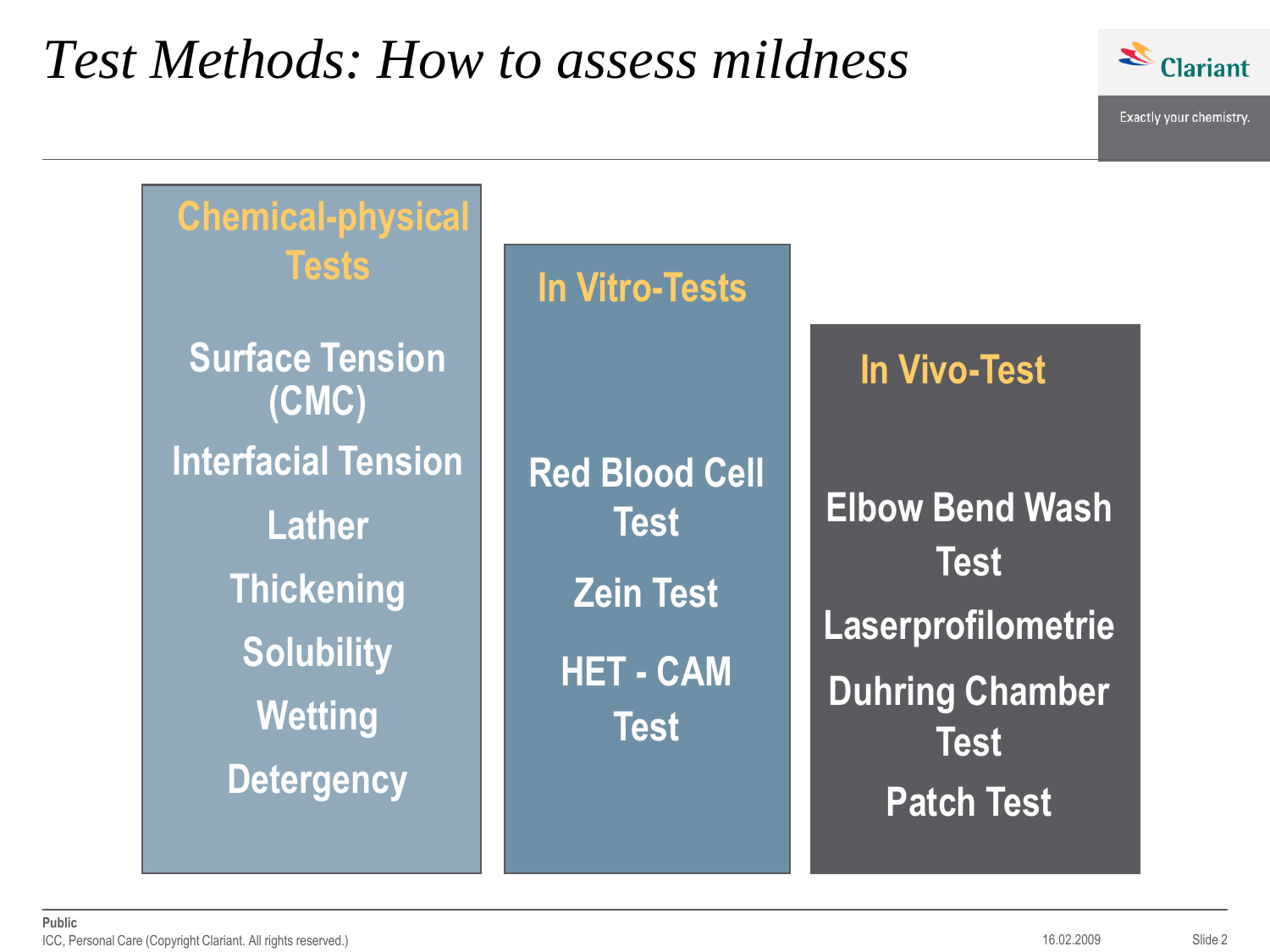

### **Zien Values of different surfactants**

1% Active Ingredient in Water

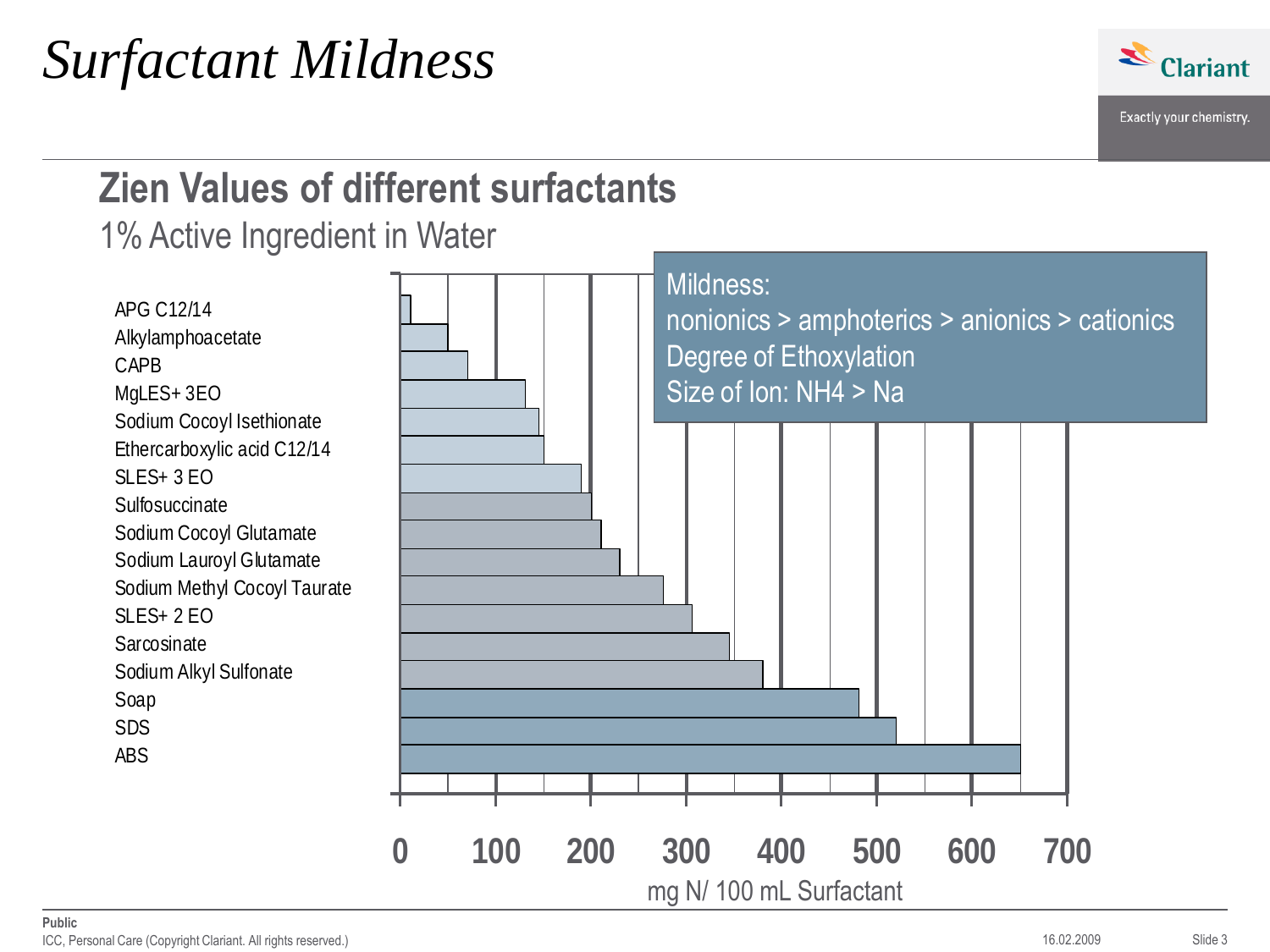

### *Mild surfactants to meet every application need*

- Hostapon<sup>®</sup> SCI Sodium Cocoyl Isethionate
- Hostapon<sup>®</sup> KCG Sodium Cocoyl Glutamate
- $\blacksquare$  Hostapon<sup>®</sup> CT Methyl Taurates
- Genagen<sup>®</sup> KB Coco-Betaine
- Genagen® CAB Cocamidopropyl Betaines
- Genagen® 3SB: Optimized surfactant blend
- Emulsogen<sup>®</sup> Ether Carboxylates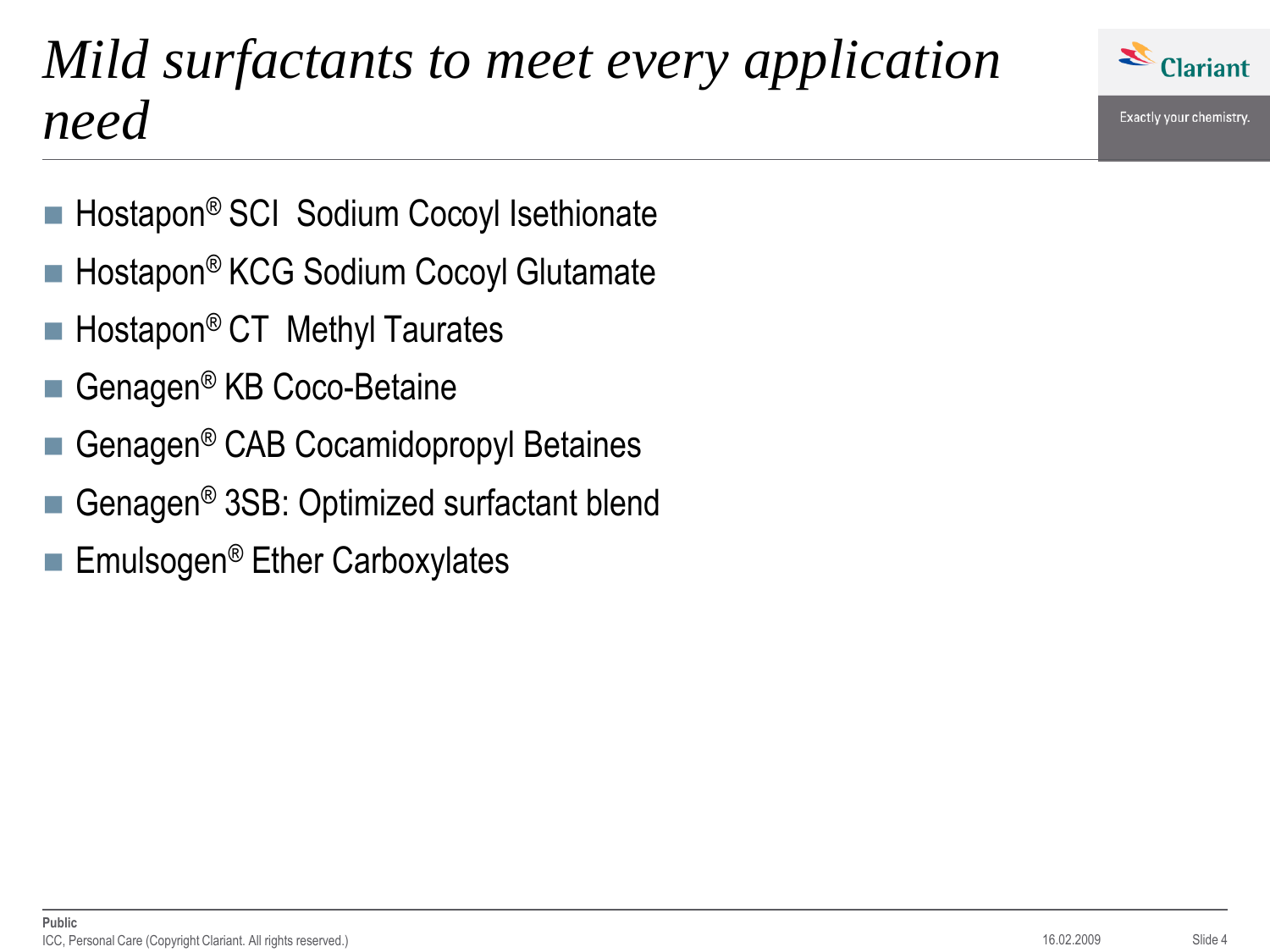

# *Hostapon® SCI Sodium Cocoyl Isethionate*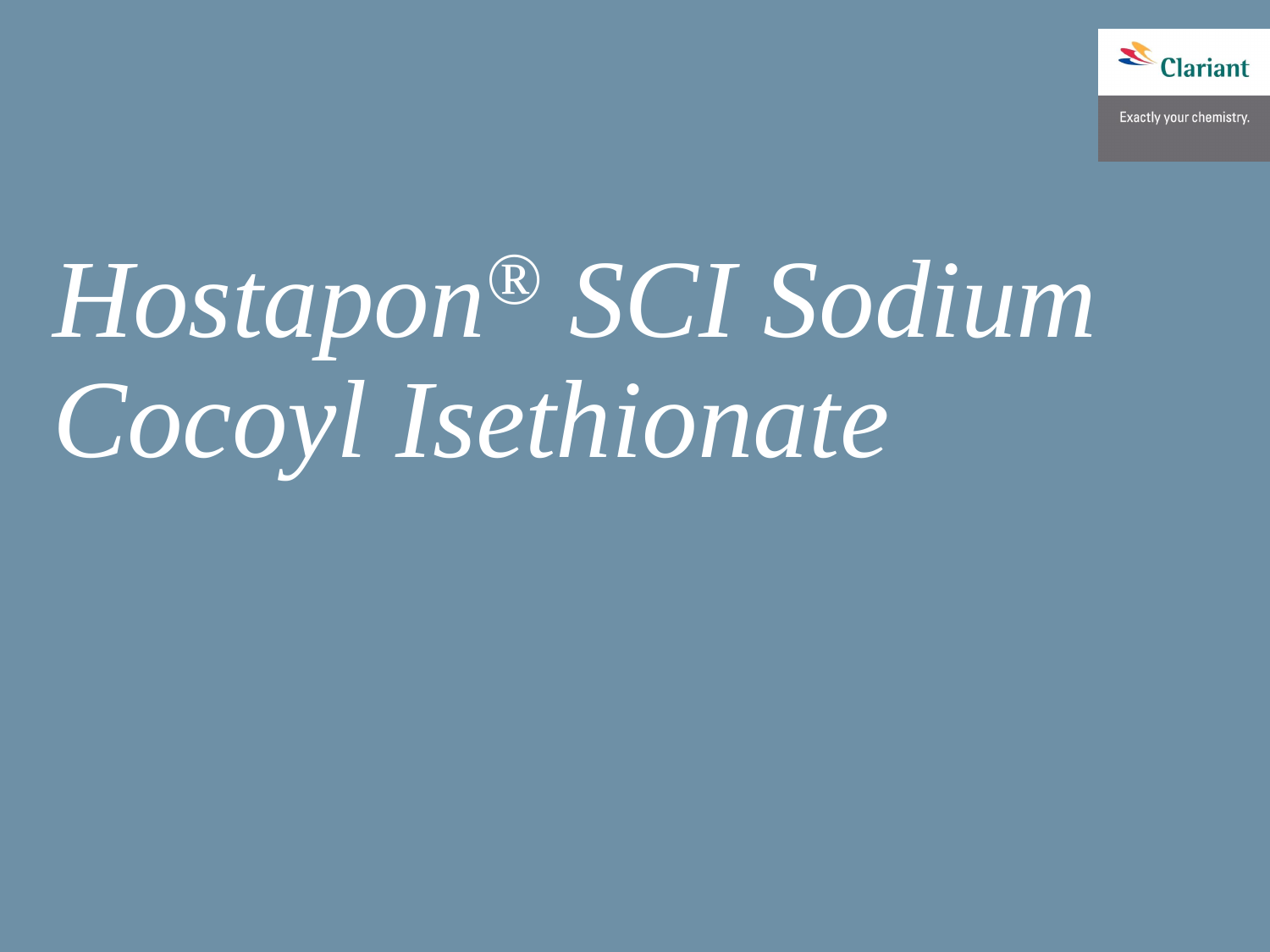## *Hostapon® SCI INCI: Sodium Cocoyl Isethionate*





- Excellent mildness to skin
- Dense, stable foam rich, creamy lather
- Good hard water tolerance
- Excellent eco-tox profile
- $\blacksquare$  Easy to handle physical form
- $\blacksquare$  Ideal for use in cleansing bars
- Rinses free from skin, with silky skin afterfeel
- Leaves no soap scum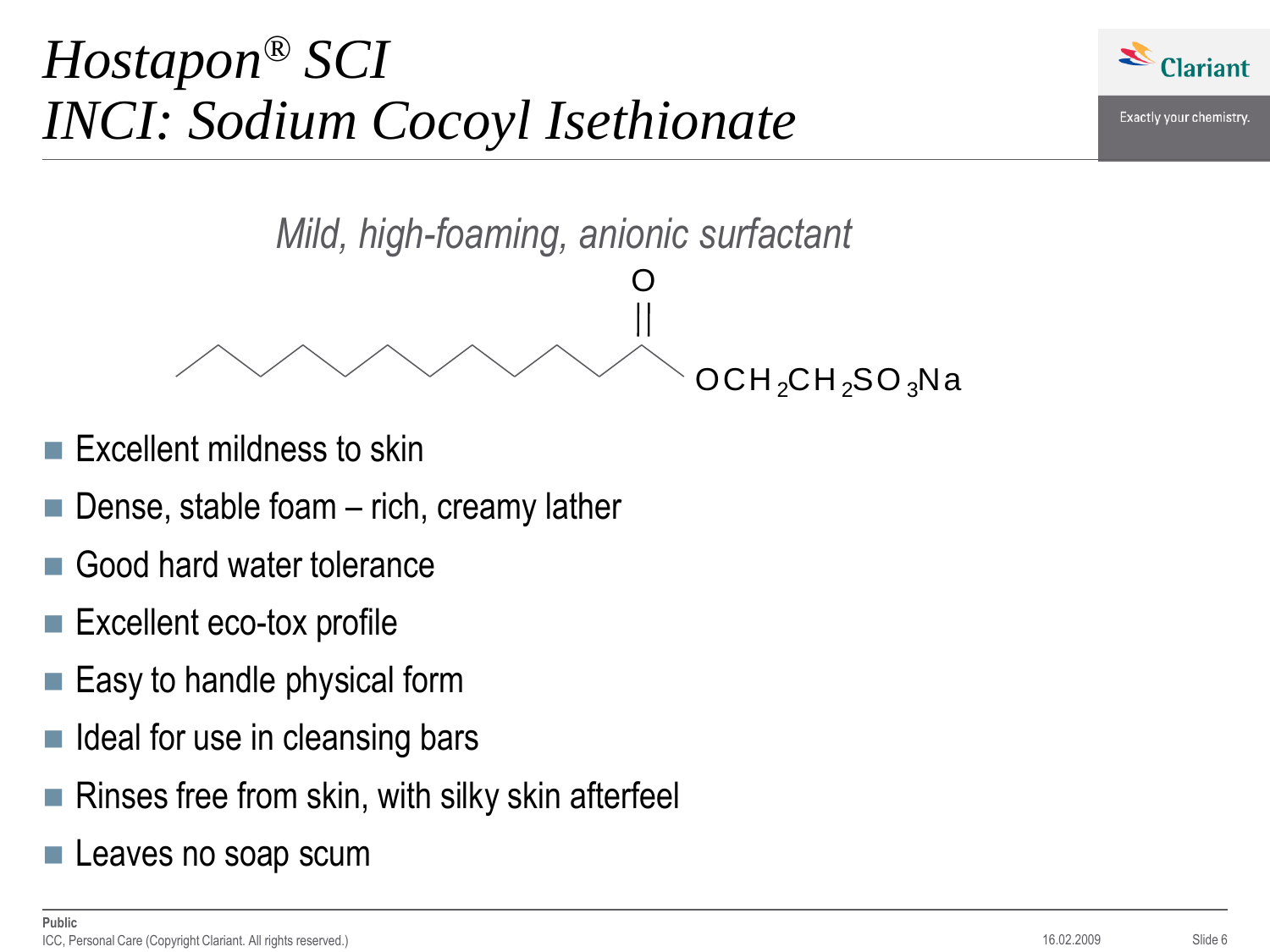### *Hostapon® SCI Grades*



- $\blacksquare$  Hostapon<sup>®</sup> SCI-85
	- min. 84% active
	- chip (flake), granules or powder
- $\blacksquare$  Hostapon<sup>®</sup> SCI-65
	- $-64 68%$  active
	- blended with stearic acid
	- $-$  chip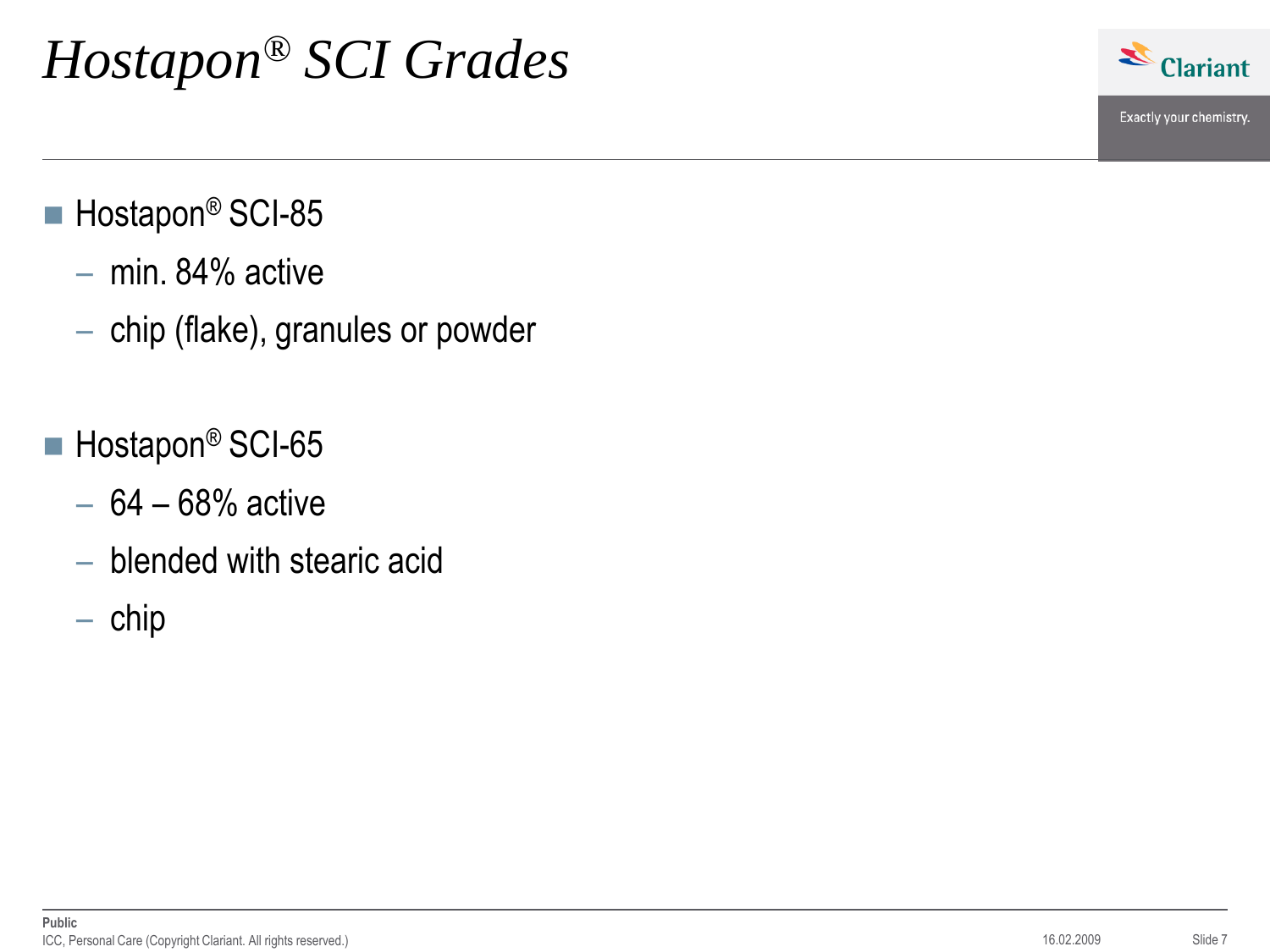## *Hostapon® SCI product forms*



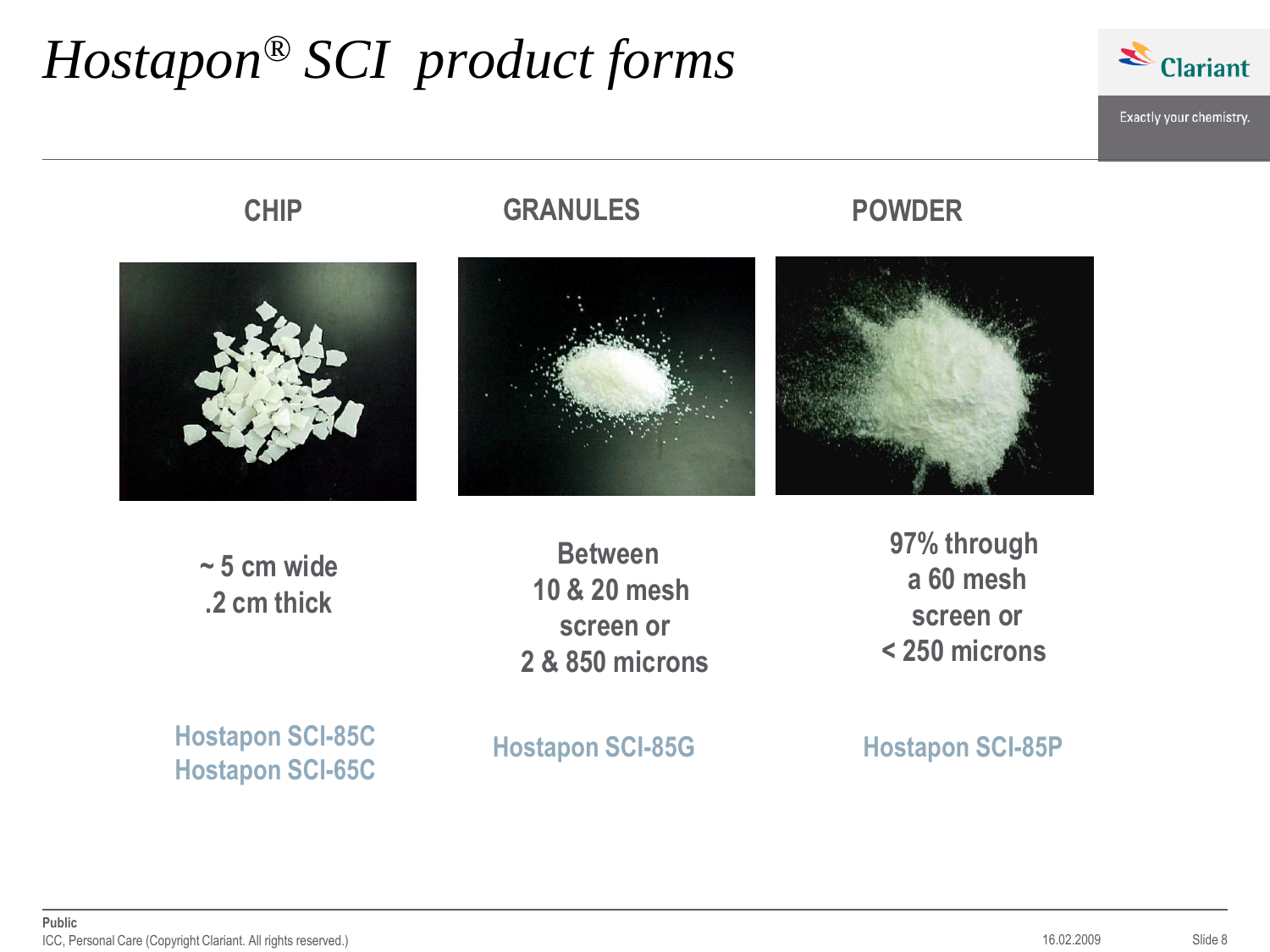## *Applications of Hostapon SCI*



- Mild anionic surfactant used in cosmetics and toiletries
- Bar Cleansers
	- Due to its poor solubility in water at r.t. ( $\sim$  0.1 weight-%) Sodium Cocoyl Isethionates are mainly used in Syndet and Combo Bars
- Other applications (both clear and pearlized) include:
	- Liquid soaps
	- Facial-wash formulations
	- 2 in 1 Shampoos / shower bath emulsions
	- Toothpaste
- $\blacksquare$  Easy to use for liquid formulations:
	- Add to HOT water (75°C). Stir. After 10 min clear solution is obtained
	- Add the other surfactants and ingredients.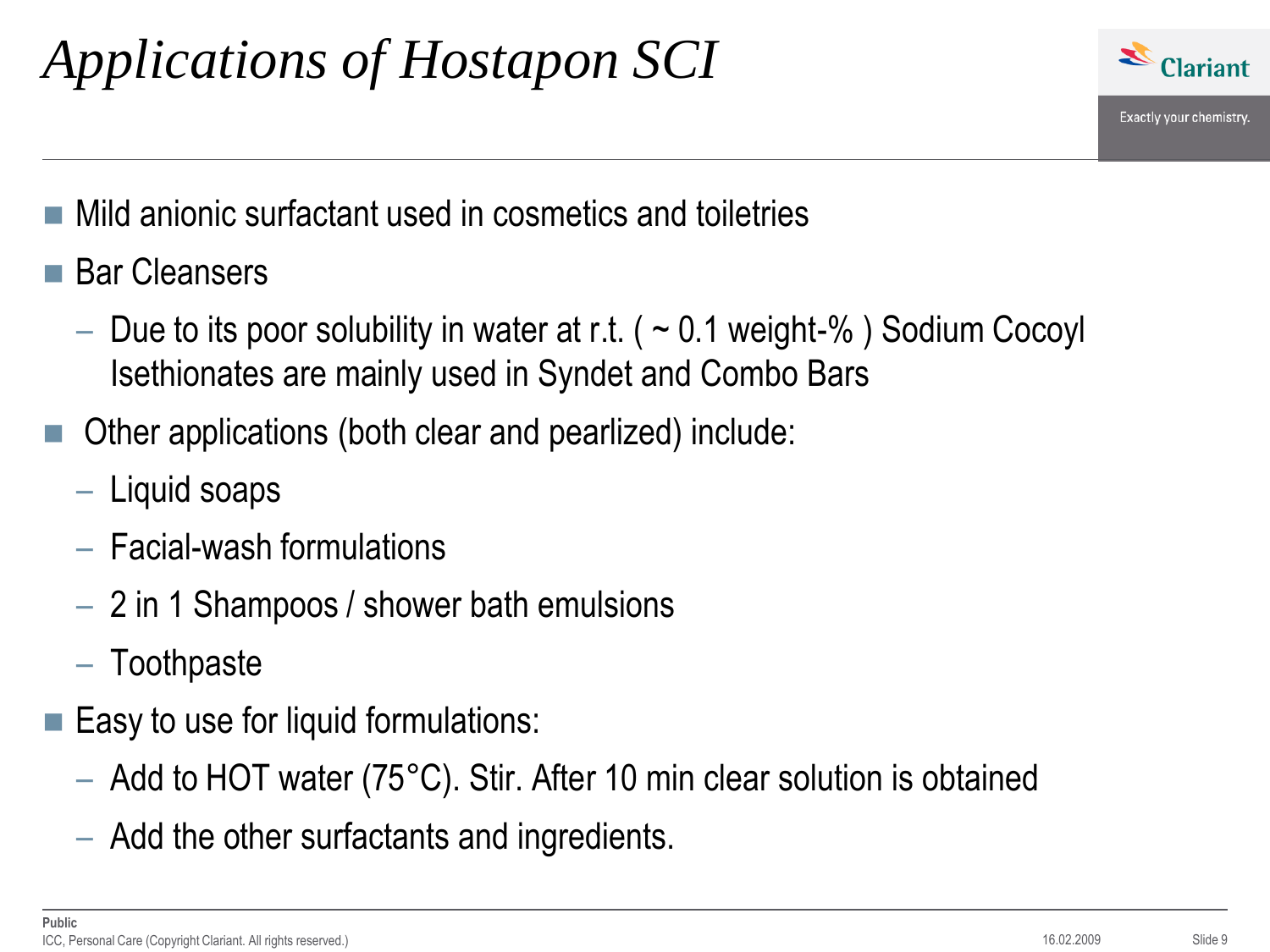

## *Hostapon® KCG Sodium Cocoyl Glutamate*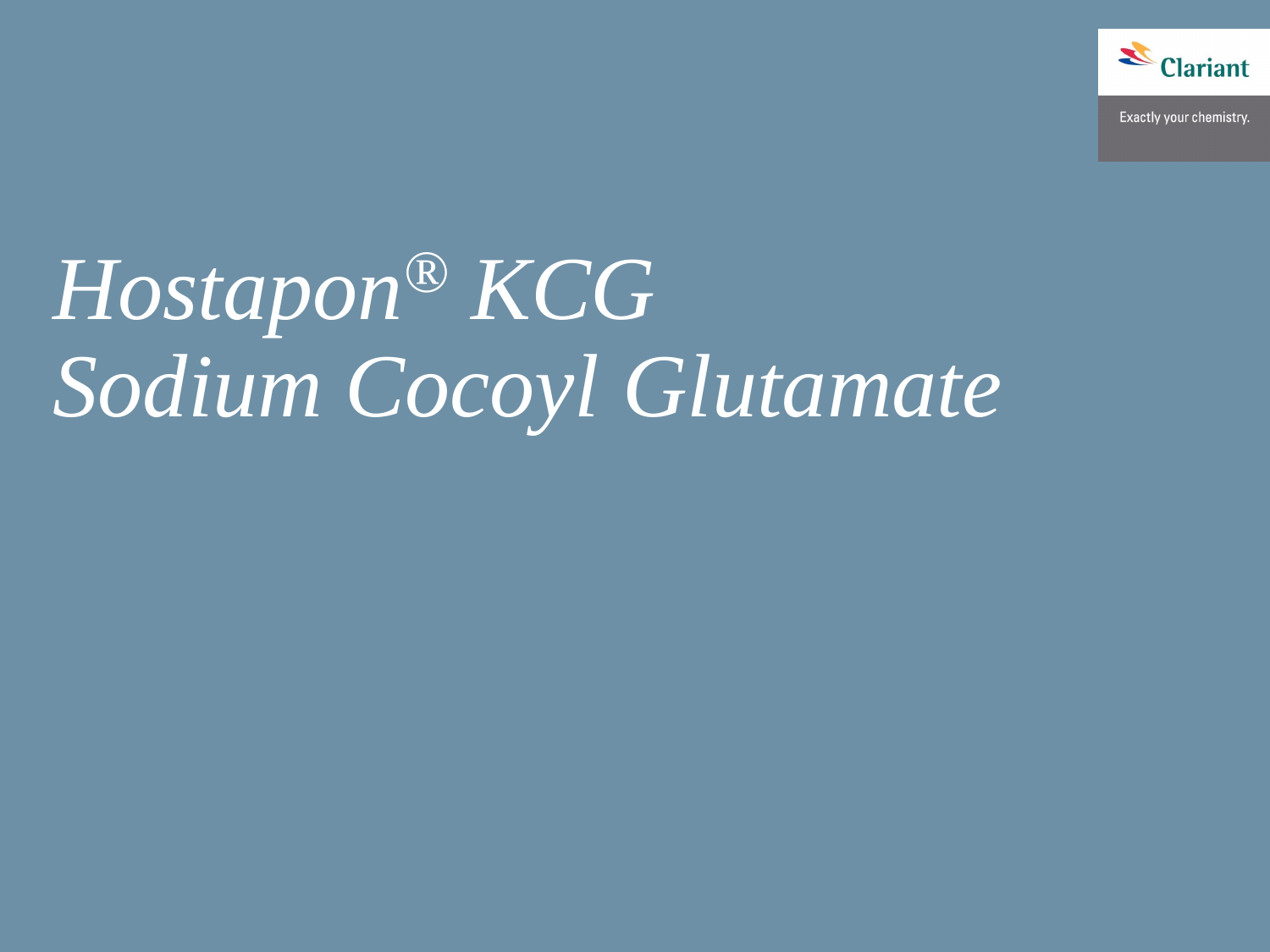## *Hostapon® KCG INCI: Sodium Cocoyl Glutamate*



### Applications

- All types of mild foaming products, such as:
- Gentle shampoos
- Foaming facial cleansers
- Bubble baths
- Mild shower gels
- Liquid soaps of all kinds
- Syndet and combo soap bars
- Shaving foams

### **Benefits**

- Very mild
- High foaming power, especially at acidic pH
- Low viscosity as supplied: excellent for Airspray® formulations
- Reduces skin (hair?) adsorption of SLES resulting in increased skin moisture and improved feel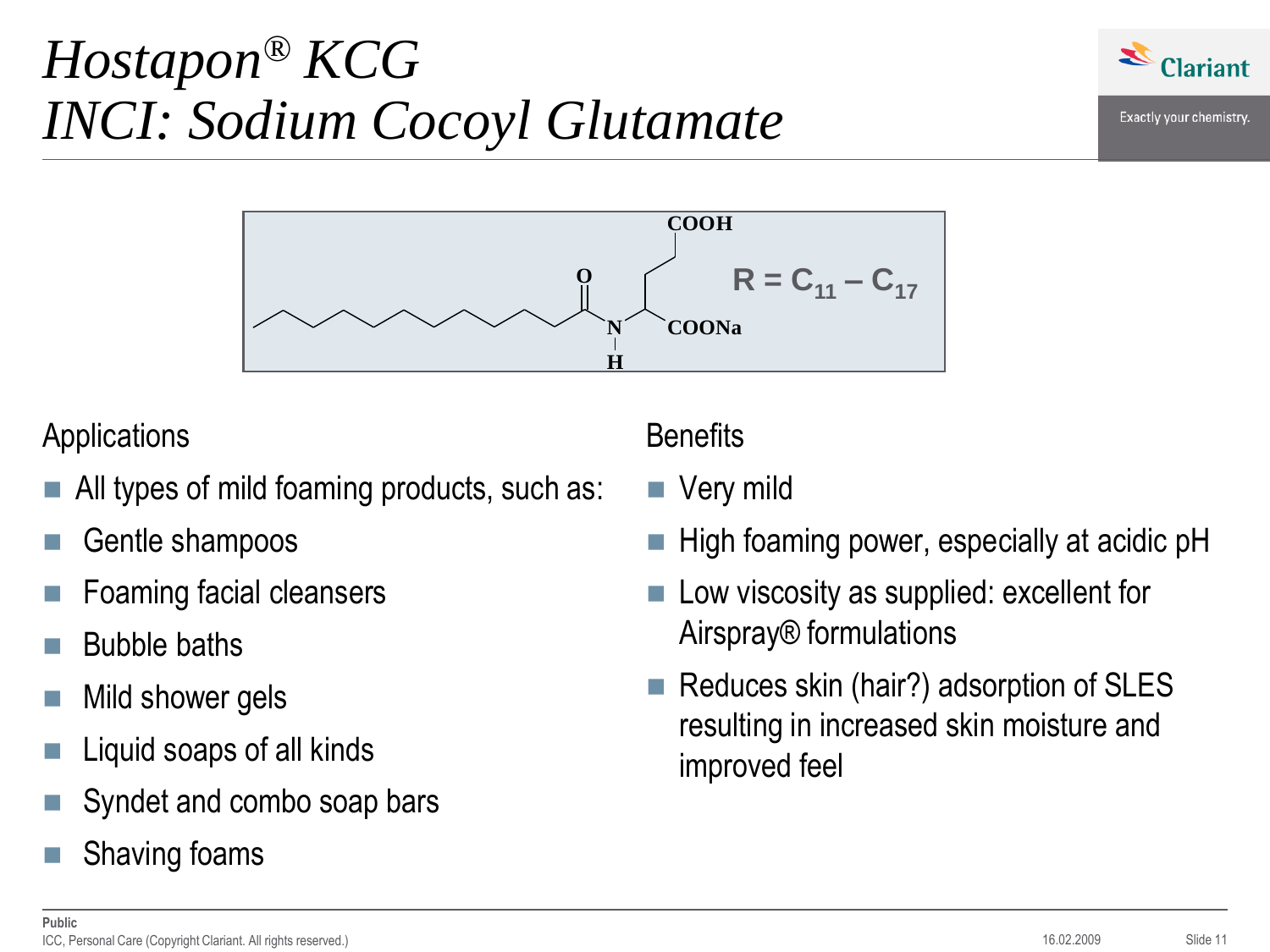## *Hostapon® KCG*



### **Nivea Bath Care**

### **Moisturizing Body Wash, 2 in 1 Cleanser & Moisturizer, Enriched Care**

### **Ingredients**

Water, Sodium Laureth Sulfate, Cocamidopropyl Betaine, Glycol Distearate, Sodium Cocoyl Glutamate, PEG-7 Glyceryl Cocoate, PEG-8 Dimethicone Copolyol, Cetyl Alcohol, Fragrance, Glyceryl Laurate, Laureth-4, Hydroxypropyl Guar Hydroxypropyltrimonium Chloride, Citric Acid, Acrylates/C10/C10-30 Alkyl Acrylate Crosspolymer, EDTA, Sodium Hydroxide, Phenoxyethanol, Methyldibromo Glutaronitrile

#### **Claim**

With Nivea Moisturizing Body Wash you can **cleanse and moisturize** at once, right in the shower.

Nivea Moisturizing Body Wash has a rich, **creamy lather** that cleanses as well as soap and yet is **very mild** to your skin.

As you cleanse, skin-softening Nivea Moisturizers **smooth** away dry skin. Your skin feels **moisturized and smooth**. Great for normal to **dry skin**.

Made with ingredients which work in harmony with your skin, to bring out its

natural beauty.

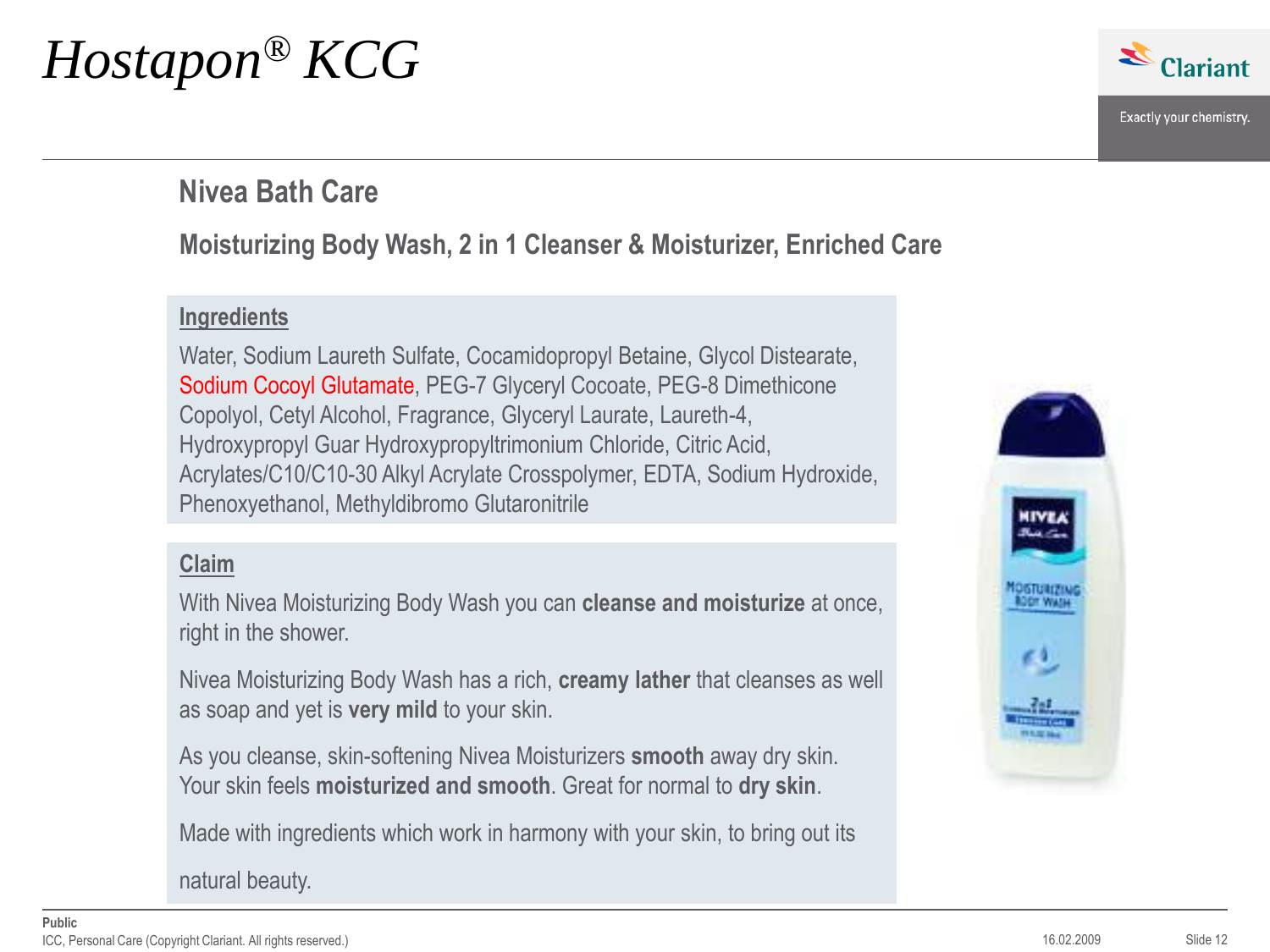### *Hostapon® KCG*



#### $XXI<sup>st</sup> IFSCC International Congress 2000, Berlin – Proceedings$

### **Reduction Of Skin's Surfactant Adsorption:** An Effective Way To Improve Mildness And Performance Of Bath Care Products

Martin Sugár, Robert Schmucker

Beiersdorf AG, R & D cosmed, Hamburg, Germany

### **Discussion**

It was shown that the anionic surfactant **SLES possesses a high substantivity to human skin**. Even short-term contact with human skin lead to a quantifiable and long lasting adsorption of the surfactant.

A **reduction of SLES adsorption** was achieved by the addition of the mild cosurfactant Sodium Cocoyl Glutamate to standard shower formulations. CCG itself did not adsorb onto the skin in relevant amounts. The reduced SLES adsorption correlated with an **increased moisture content** of the skin, with enhanced **mildness** and with an **improved sensory perception** of the formulations.

.<br>Ngas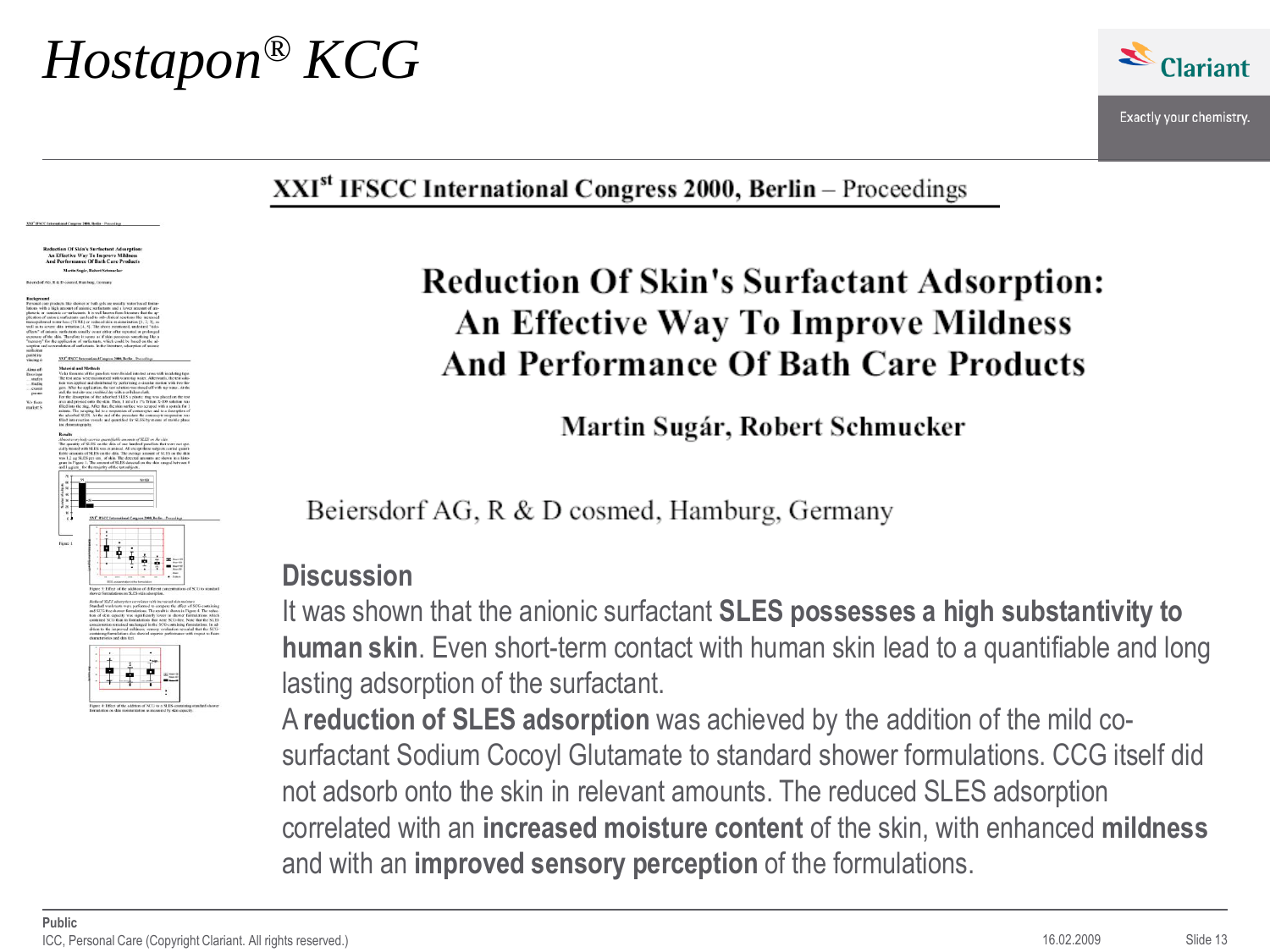#### Z **Clariant**

## *Hostapon® KCG Sodium Cocoyl Glutamate Summary of Properties*

- available as low-salt product (Hostapon KCG)
- very mild anionic surfactants based on a natural amino acid and coconut oil
- reduces irritation due to ability to remove SLES from skin
- improvement of foam aesthetics, especially in the range of skin pH
- excellent skin feeling in shower gels
- application in shampoos, shower gel and facial & body cleansers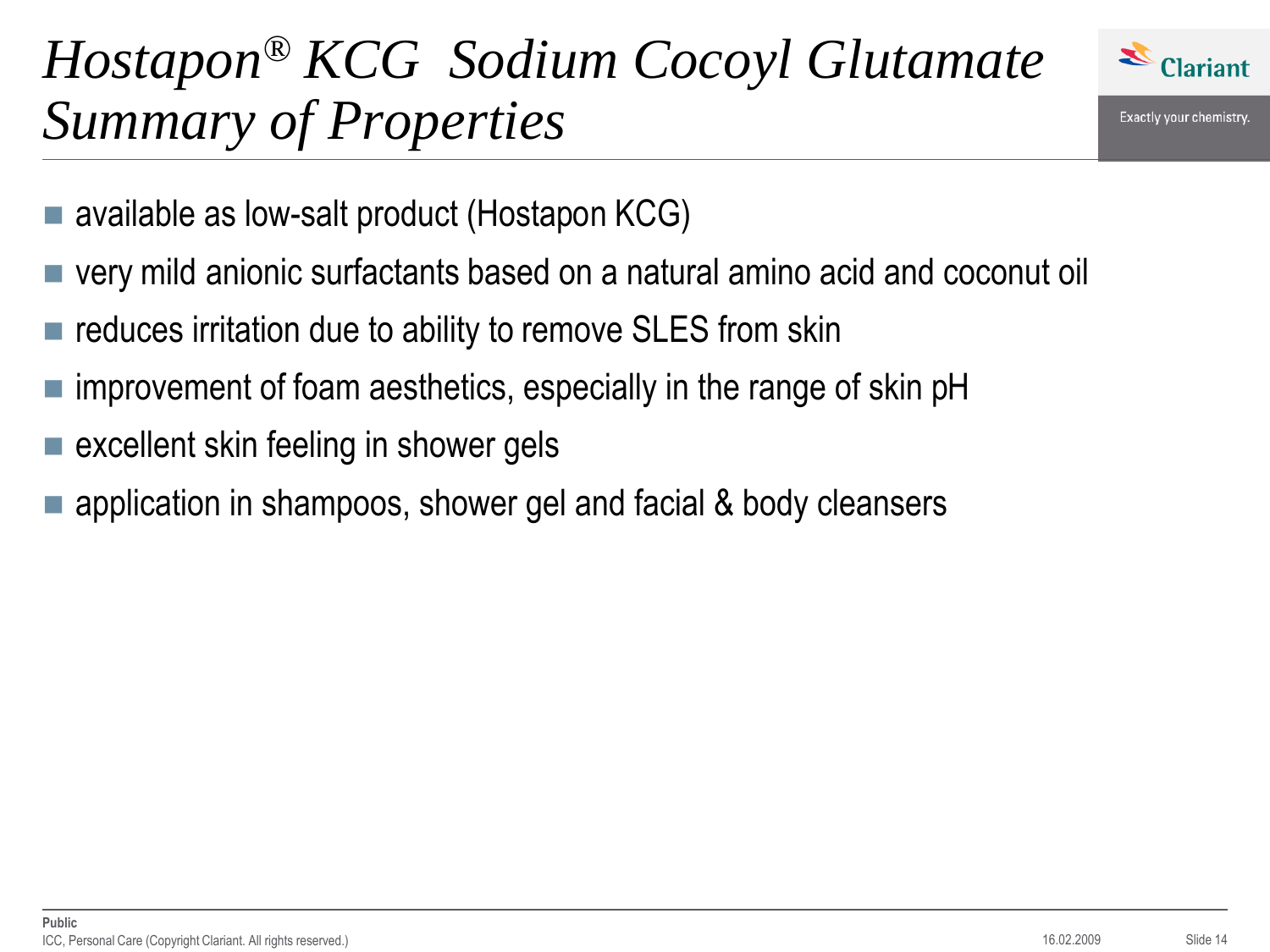

# *Genagen® KB Coco-Betaine*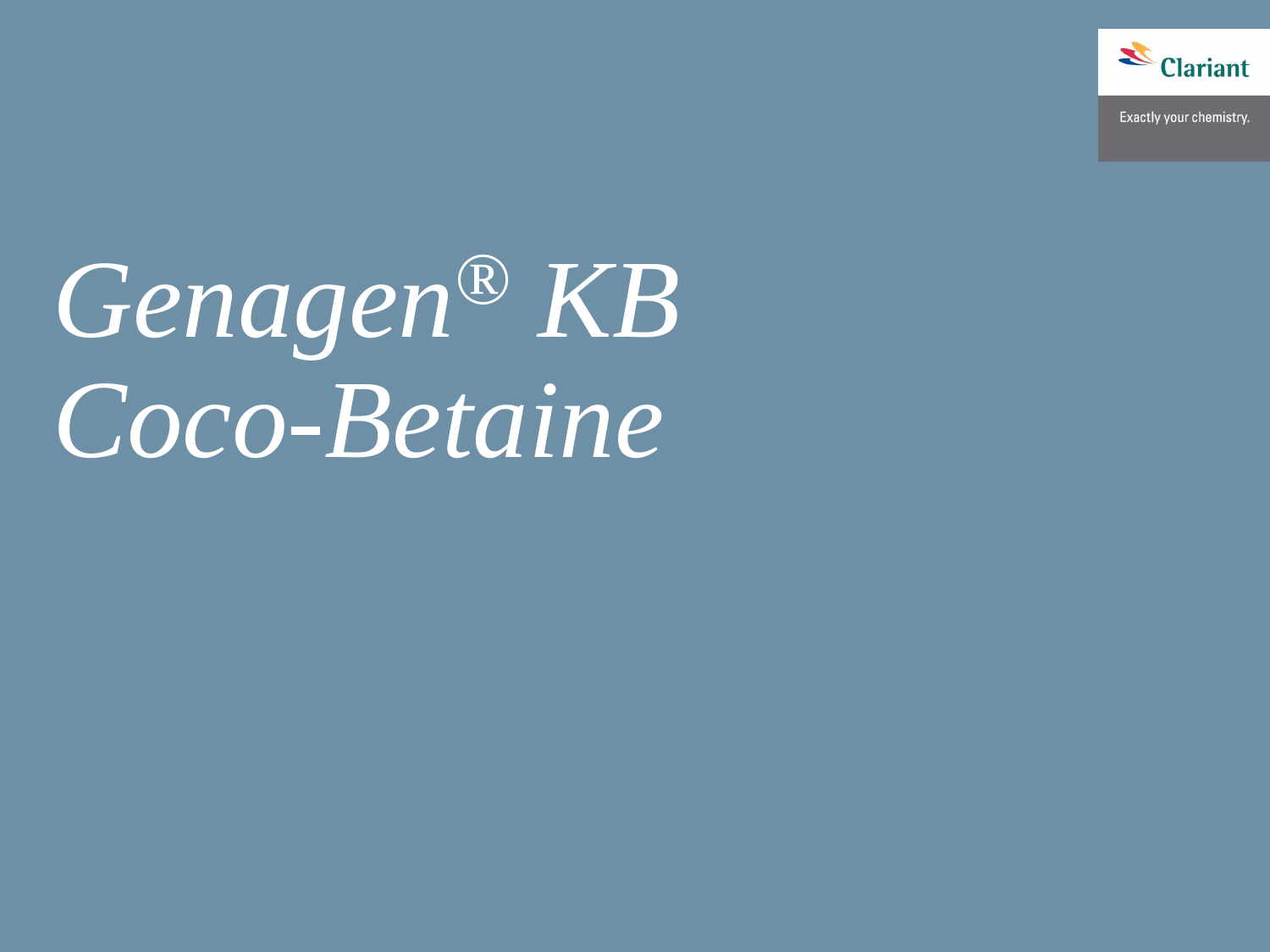## *Genagen® KB INCI: Coco Betaine*



Exactly your chemistry.

$$
R - N - CH2COO-
$$
  
\n
$$
CH3
$$
  
\n
$$
CH3
$$
  
\nR = Cocoyl residue

Applications

- Shampoos
- Foaming facial cleansers
- Bubble baths
- Mild shower gels
- Liquid soaps of all kinds
- Bath soaps
- Cleansing lotions, cold creams
- Hair dyes, colors

**Benefits** 

- Mild surfactant (cleansing effect)
- Foam boosting
- $\blacksquare$  Hair and skin conditioning effects
- **Exceptionally effective viscosity increasing** agent (highly responsive to salt)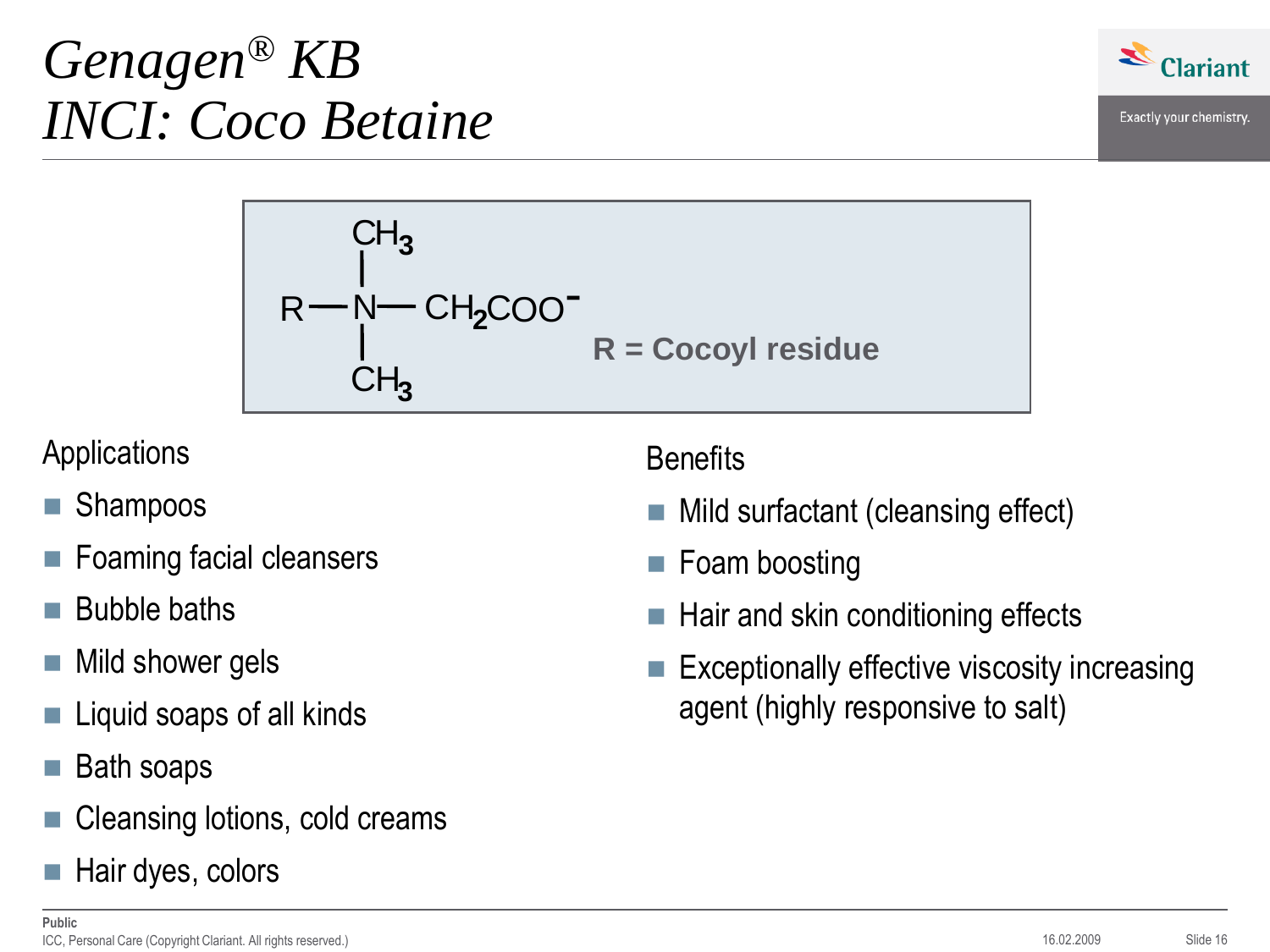

- Genagen KB is a high performance viscosity builder in Ether sulfate based formulations
- $\blacksquare$  Can be used to viscosify , hard to thicken systems (e.g. Acylglutamate)
- Using Genagen KB is personal care systems can reduce or eliminate the need for other commercial thickeners (e.g. Cocamide DEA)
- **Efficient: Low % amplifies viscosity response. Cheaper and milder formulations** possible. Commercial Shampoos show ratio Ether sulfate: Coco-Betaine = 6 : 1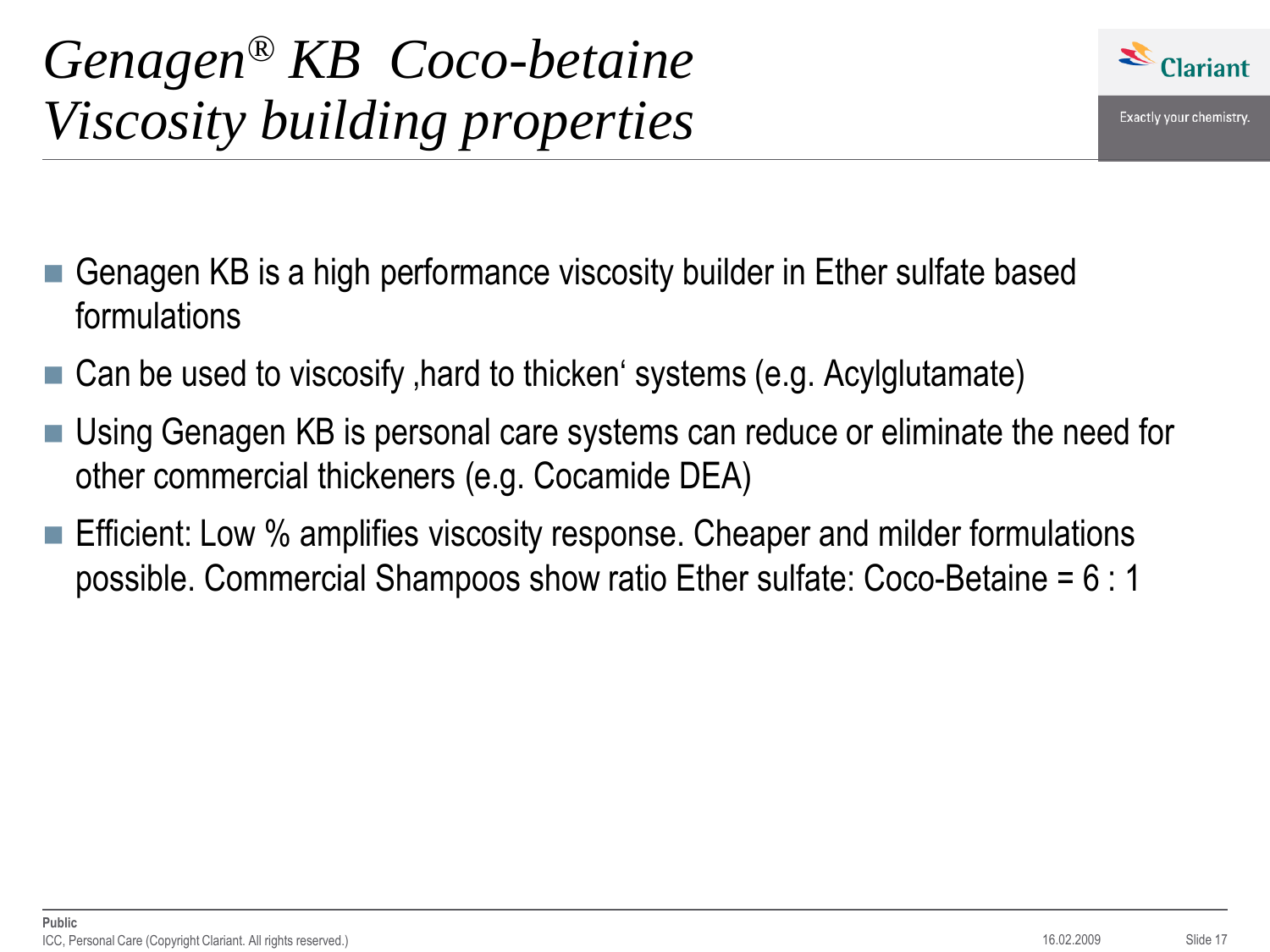### *Genagen® KB High Performance Viscosity Builder*



Exactly your chemistry.

■ Comparison Genagen KB, Genagen CAB 818 in presence of Sodium Laureth Sulfate (Ratio 8:2, Total Surfactant Activity: 12%, pH = 5.5)

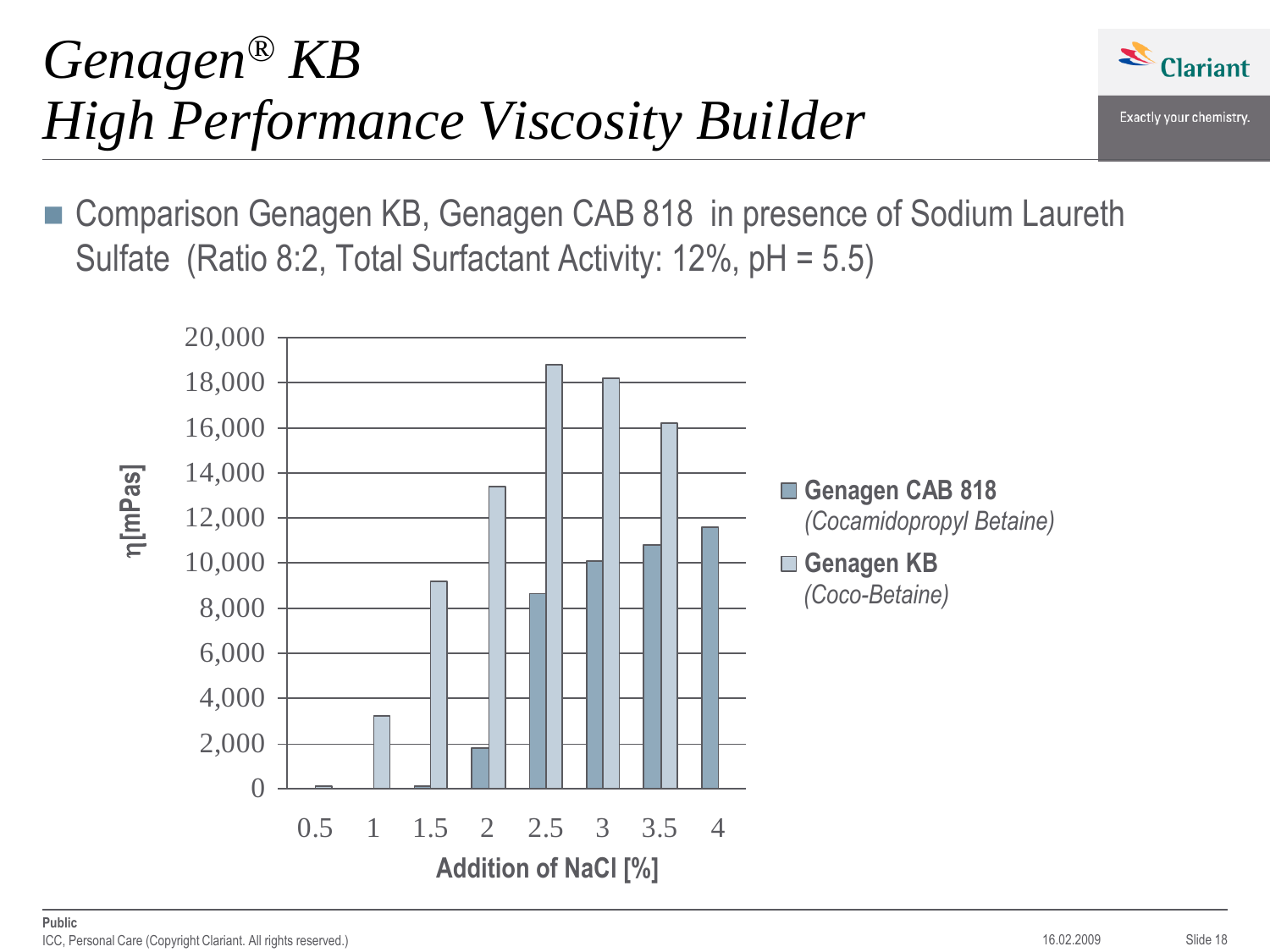## *Genagen® KB High Performance Viscosity Builder*



- Comparison Genagen KB, Genagen CAB 818 in presence of Sodium Laureth Sulfate and Hostapon KCG (Sodium Cocoyl Glutamate)
	- Ether sulfate 10 %, Betaine 3 %, Acylglutamate 2 %, pH = 5.5, Total Surfactant Activity: 15%

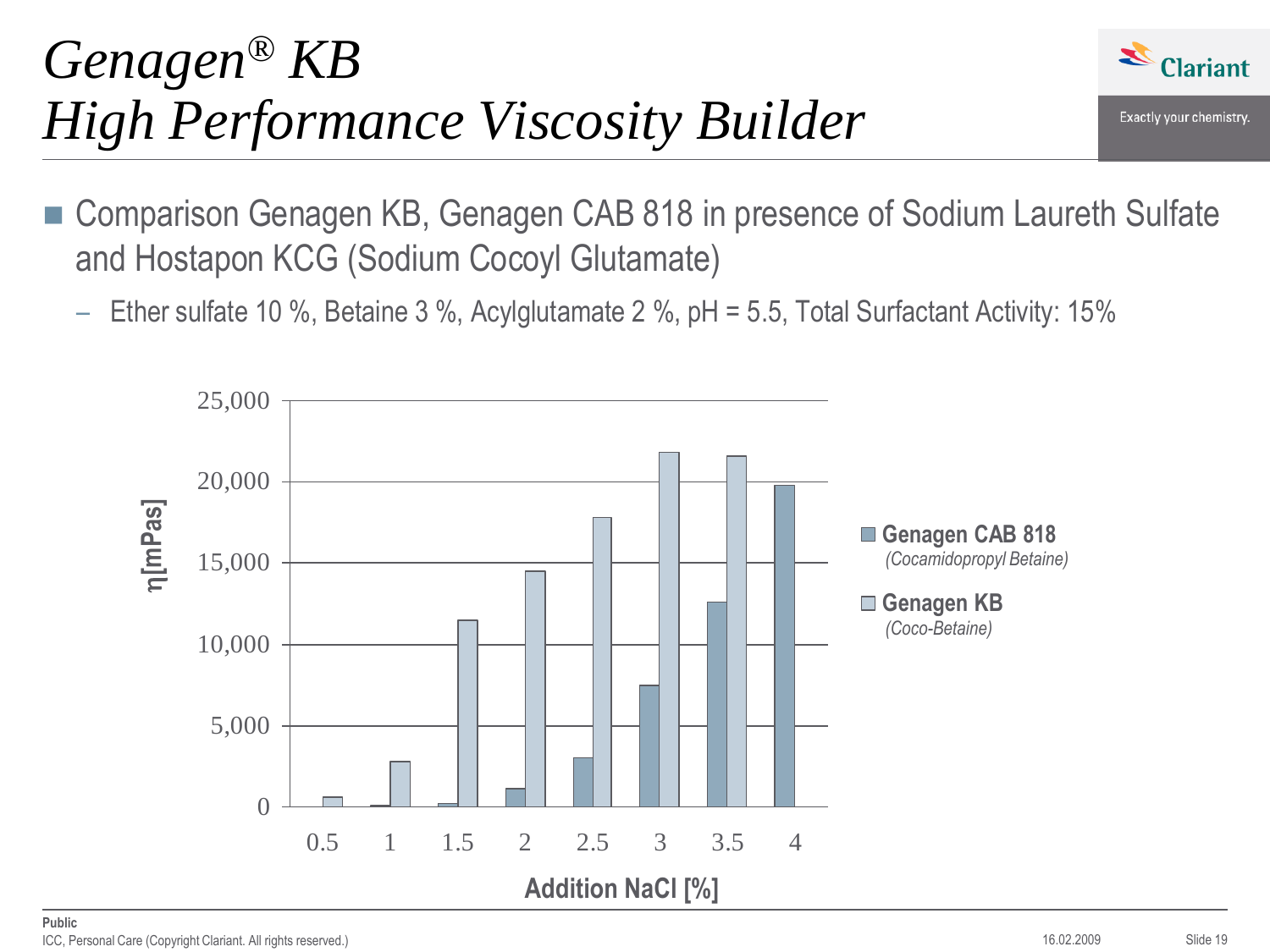### *Genagen® KB High Performance Viscosity Builder*



- Comparison Genagen KB, Genagen CAB 818 (plus additional viscosifier) in presence of Sodium Laureth Sulfate and Hostapon KCG (Sodium Cocoyl Glutamate)
	- $-$  Ether sulfate 10 %, Betaine 3 %, Acylglutamate 2 %, pH = 5.5, 1% NaCl added to all samples

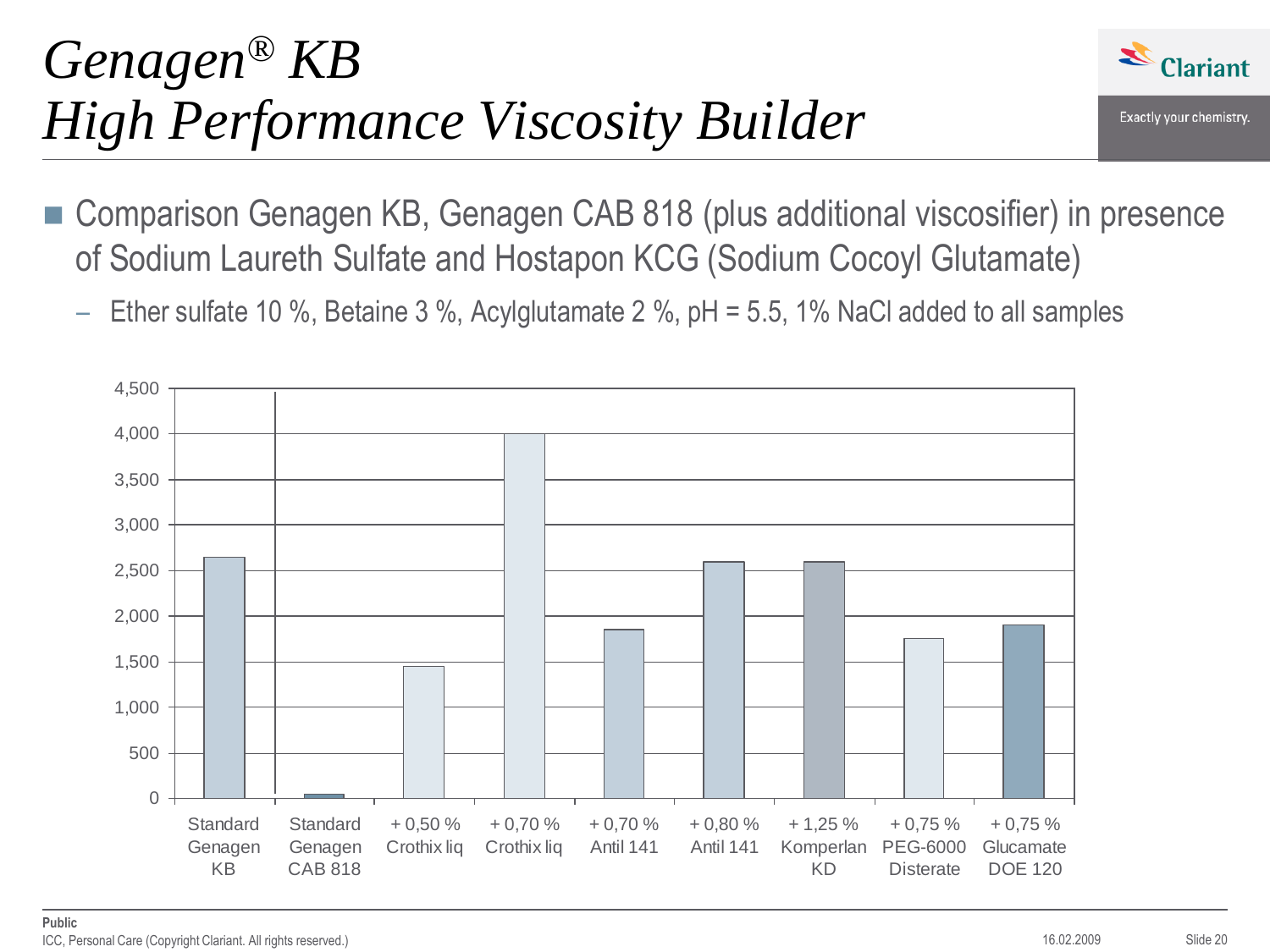## *Genagen® KB Mildness Data*



- RBC test: Determination of mildness score of two surfactant mixture: Betaine and SLES (3 : 7), single surfactant Betaine (KB or CAB 818)
	- basic formulation: Betaine, SLES, Ethoxylate (AI 8090

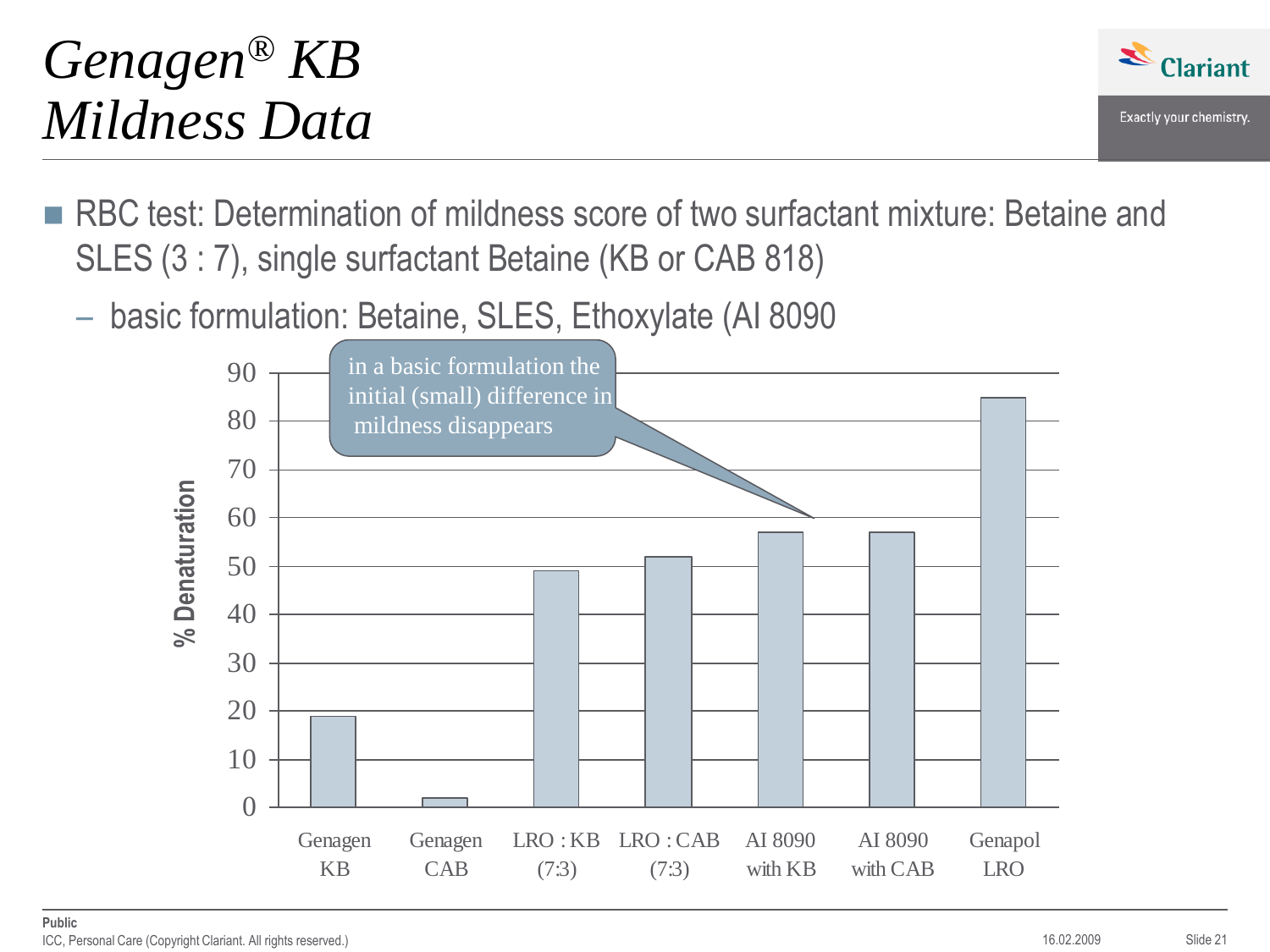## *Genagen® KB Coco-betaine Summary*



### Mildness

- Genagen KB is a very mild surfactant, though not as mild as Cocamidopropyl Betaine Genagen CAB 818
- No mildness difference between Cocoyl-Betaine and Cocamidopropyl Betaine in final formulation
- Foam
	- Genagen KB provides superior foaming performance compared to Genagen CAB 818 (cocamidopropyl betaine)
- **Others** 
	- Preservative-free. Water white clear product
	- Compatible with anionic, cationic, amphoteric and nonionic surfactants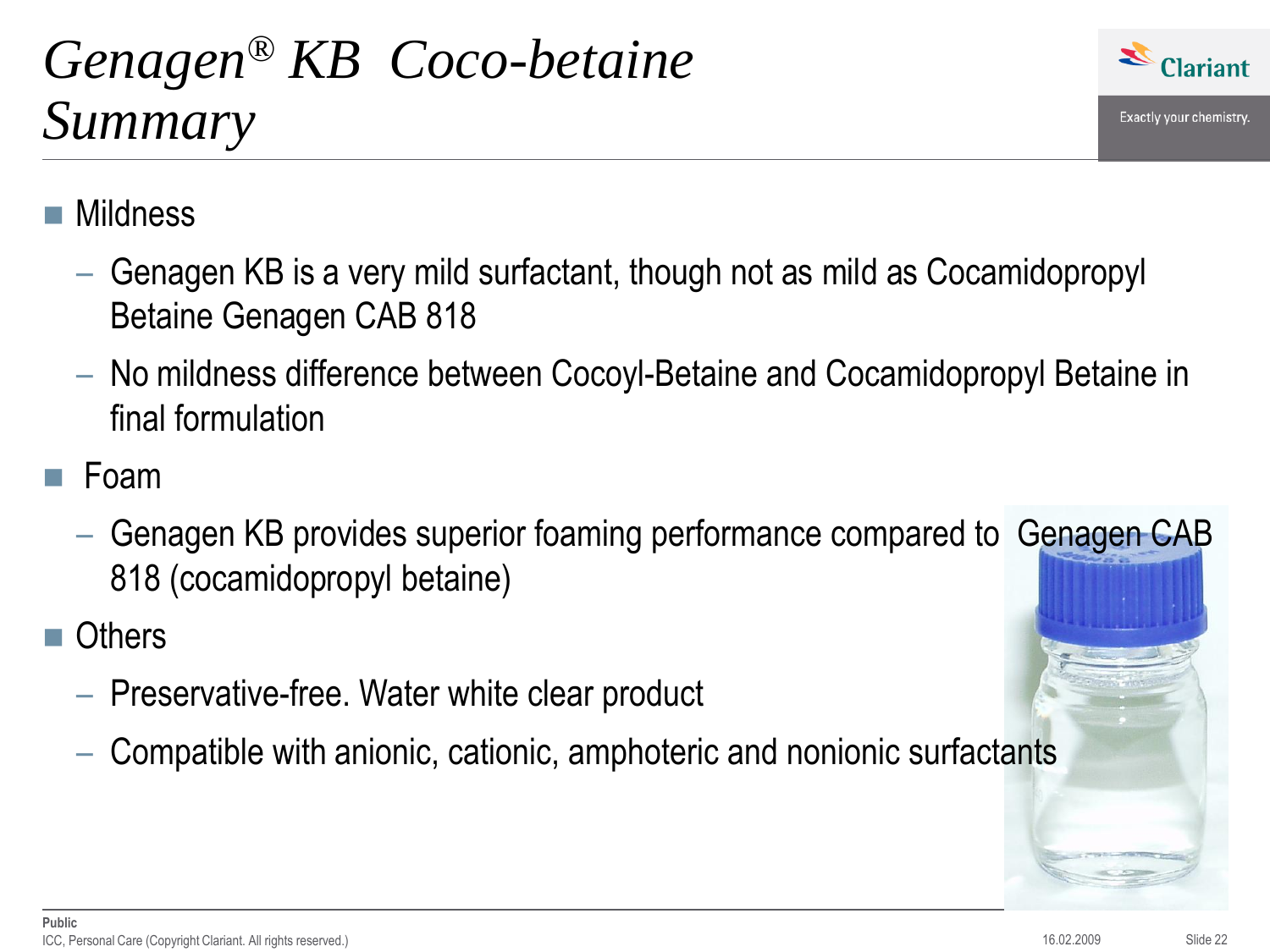

*Hostapon® CT Sodium Methyl Cocoyl Taurate Hostapon® TPHC Sodium Methyl Oleoyl Taurate*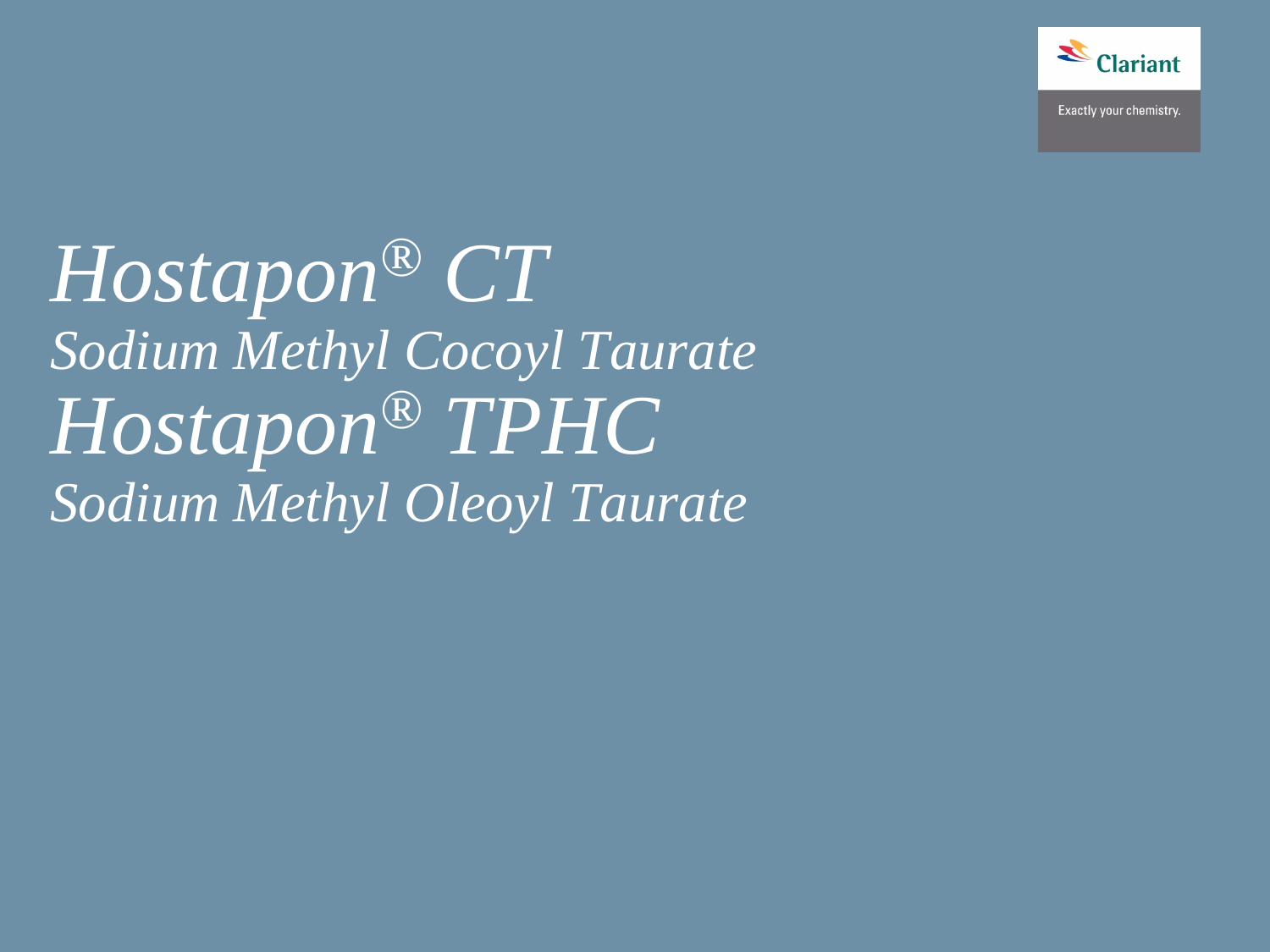## *Hostapon® CT Paste INCI: Sodium Methyl Cocoyl Taurate*



$$
\left[R - \frac{0}{C} - N - CH_2 - CH_2 - SO_3\right]^{-1} Na^{+}
$$
 R = Cocoyl residue CH<sub>3</sub>

### Applications

- Liquid soaps of all types
- Facial washes
- Liquid and cream shampoos
- Special bath products in powder/tablet form
- Bubble baths with high foaming
- Syndet bars

### **Benefits**

- High lathering power and foam stabilizing effect
- Provides dense, rich foam and viscosity
- High activity, free of preservatives
- Combines mildness with outstanding foaming properties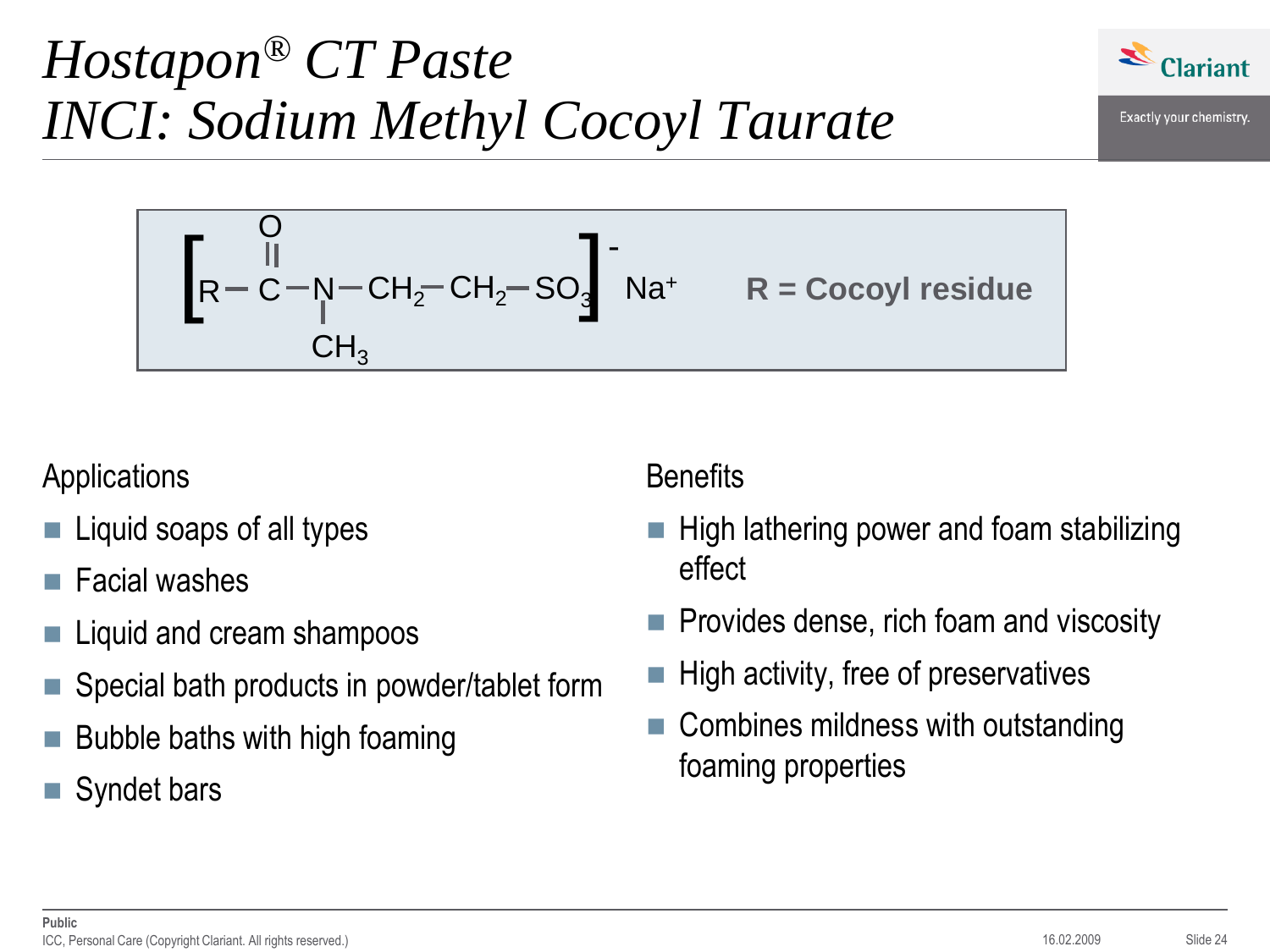## *Hostapon® TPHC INCI: Sodium Methyl Oleoyl Taurate*



$$
\left[R - \frac{0}{C} - N - CH_2 - CH_2 - SO_3\right]
$$
 
$$
Na^{+}
$$
  $R =$ oleoyl residue  $CH_3$ 

Applications

- Special bath products in powder/tablet form
- Bubble baths with high foaming
- Syndet bars
- Foam booster

**Benefits** 

- $\blacksquare$  High lathering power and foam stabilizing effect
- Retains foaming capacity in hard water
- Combines mildness with outstanding foaming properties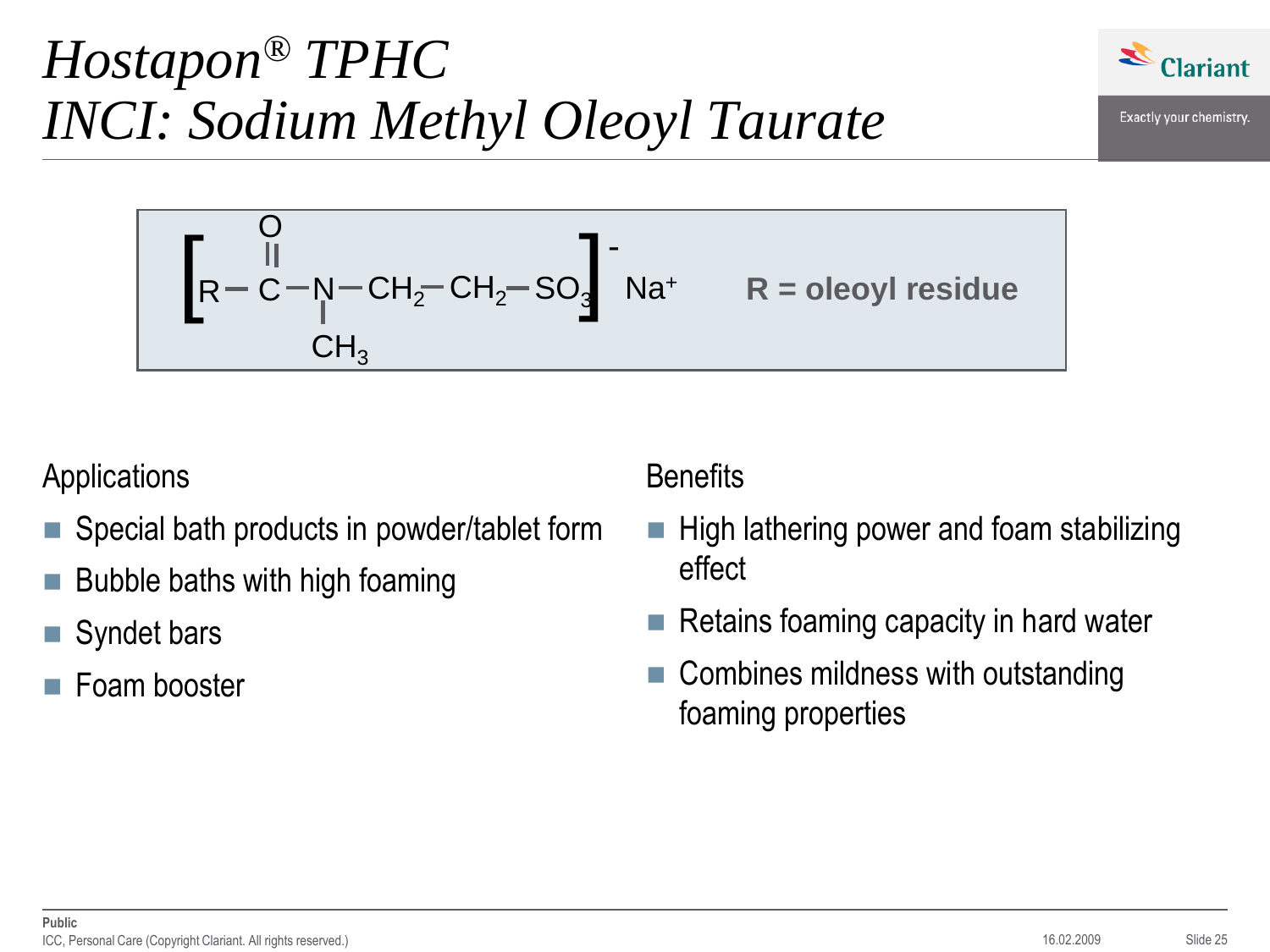### *Foaming behavior of Sodium Cocoyl Methyl Taurate*



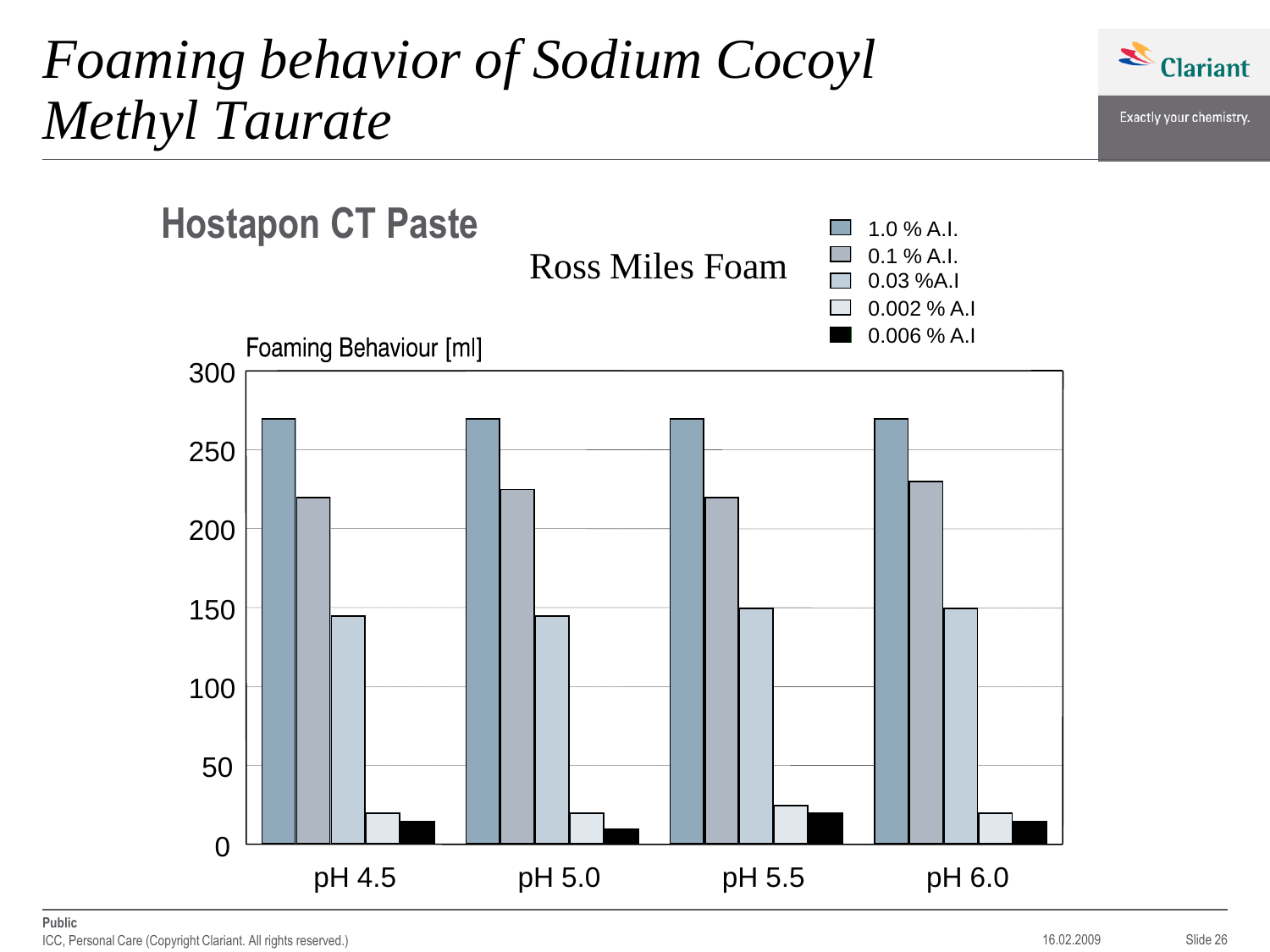## *Hostapon CT Paste: foam stability in the presence of oil*



Exactly your chemistry.

**Total Surfactant Activity: 0.05 %, pH = 5.5, tap water (not distilled) Determination of oil quantity needed to break the foam surface**

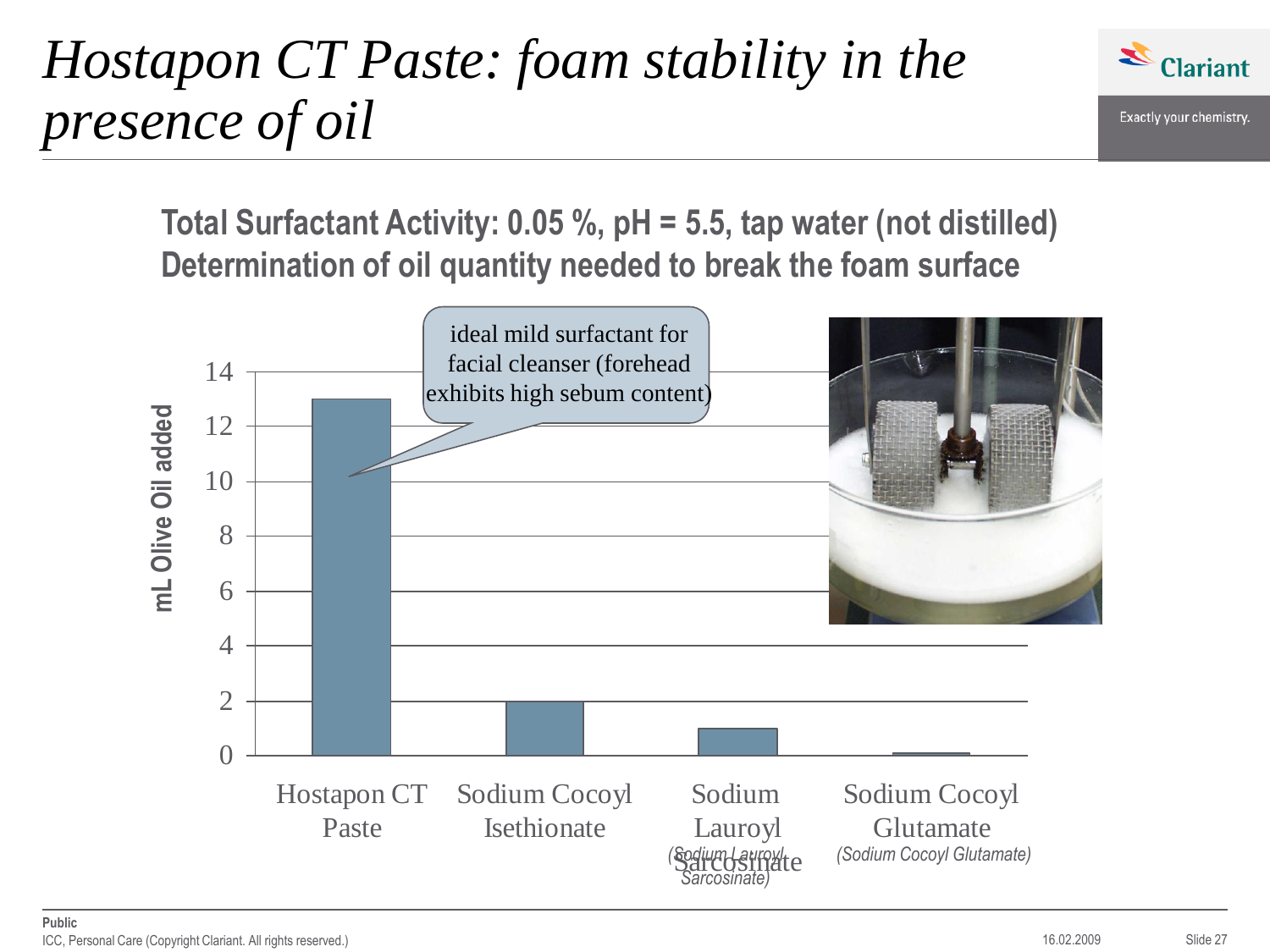

Hostapon CT Paste Sodium Methyl Cocoyl Taurate Hostapon TPHC Sodium Methyl Oleoyl Taurate

- **high performance foam enhancers for mild rinse off formulations: Rich, dense foam** is provided
- ideal mild surfactant for facial cleanser (forehead exhibits high sebum content), as they stabilize foam in presence of oil
- $\blacksquare$  very effective co-surfactants: Typical use concentration is approx 2 % (active ingredient)
- compatible with all nonionic and anionic surfactants and are stable over a broad pH range
- $\blacksquare$  free of preservatives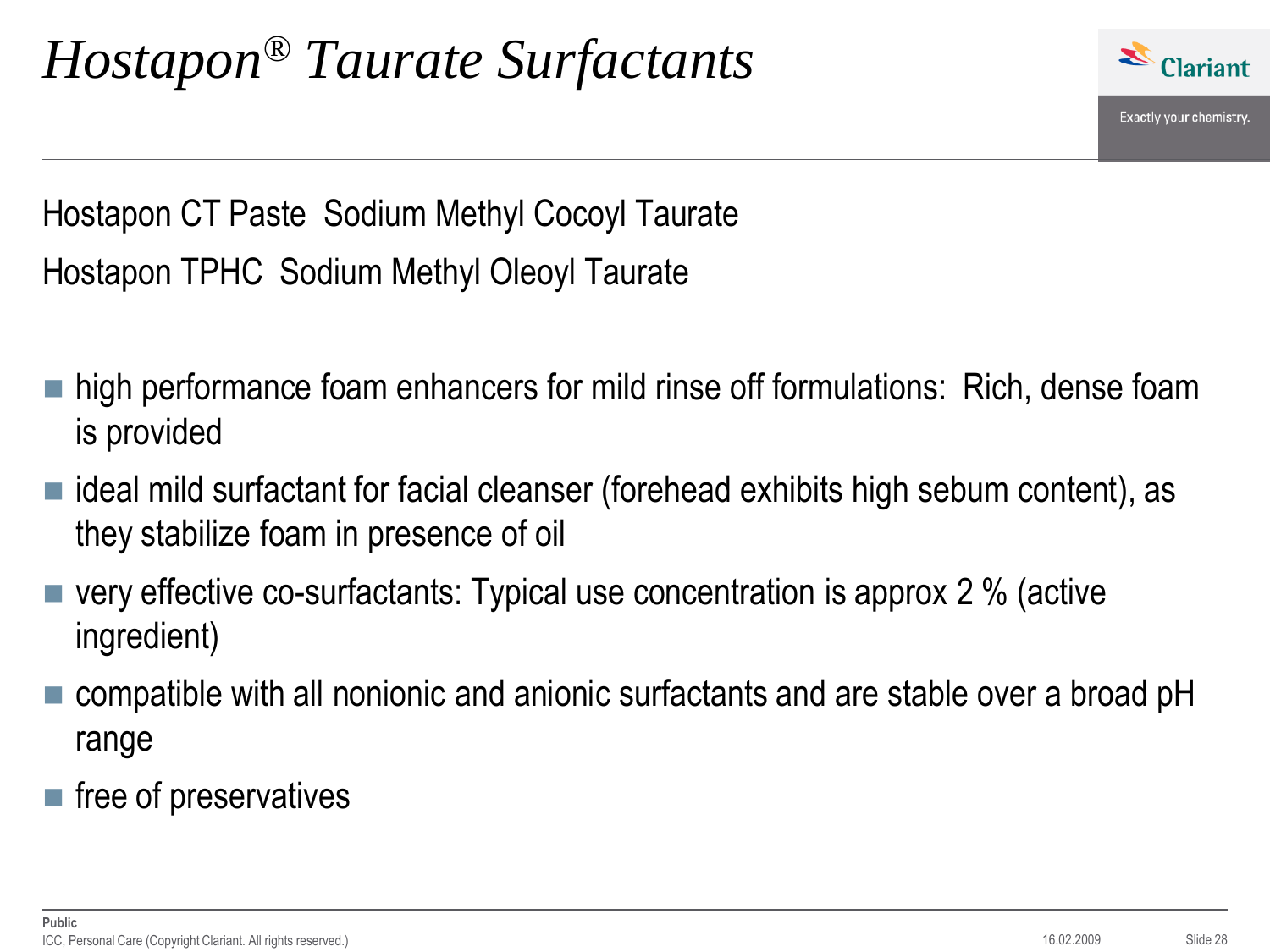

# *Genagen® 3SB*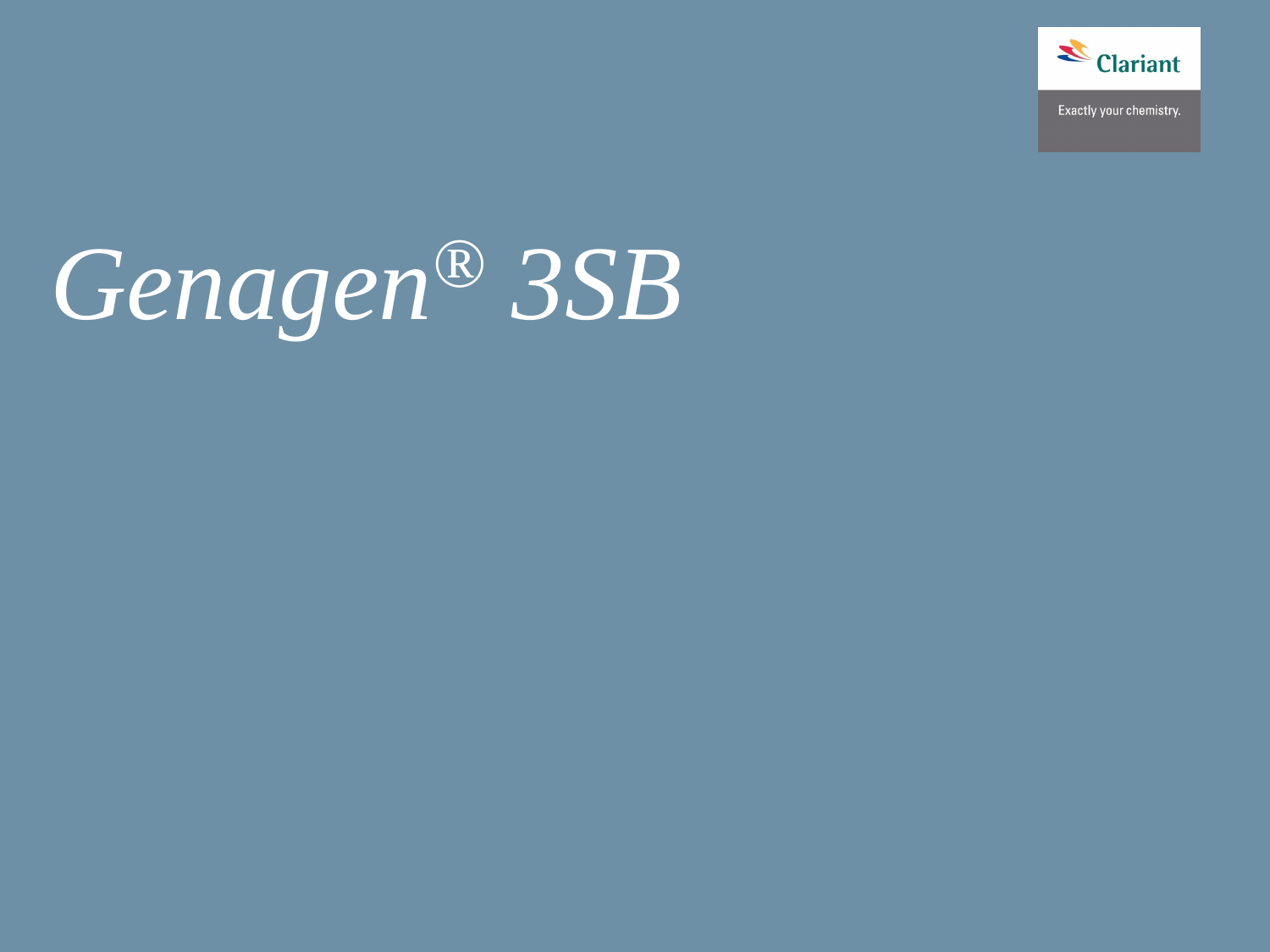## *Genagen® 3SB Three Surfactant Blend*



Exactly your chemistry.

*Optimized mild, three surfactant blend for shampoos, bubble baths and shower gels*

- $\blacksquare$  Combines the benefits of the single surfactants
	- Coco Betaine (high performance viscosity builder)
	- Sodium Methyl Cocoyl Taurate (great foam in presence of oil)
	- Sodium Cocoyl Isethionate (rich, creamy, "soap-like" lather)
- Low viscous, water clear liquid
- Convenient and easy handling, cold processable
- Typically combined with SLES at ratios of 1:1 to 1:1.5

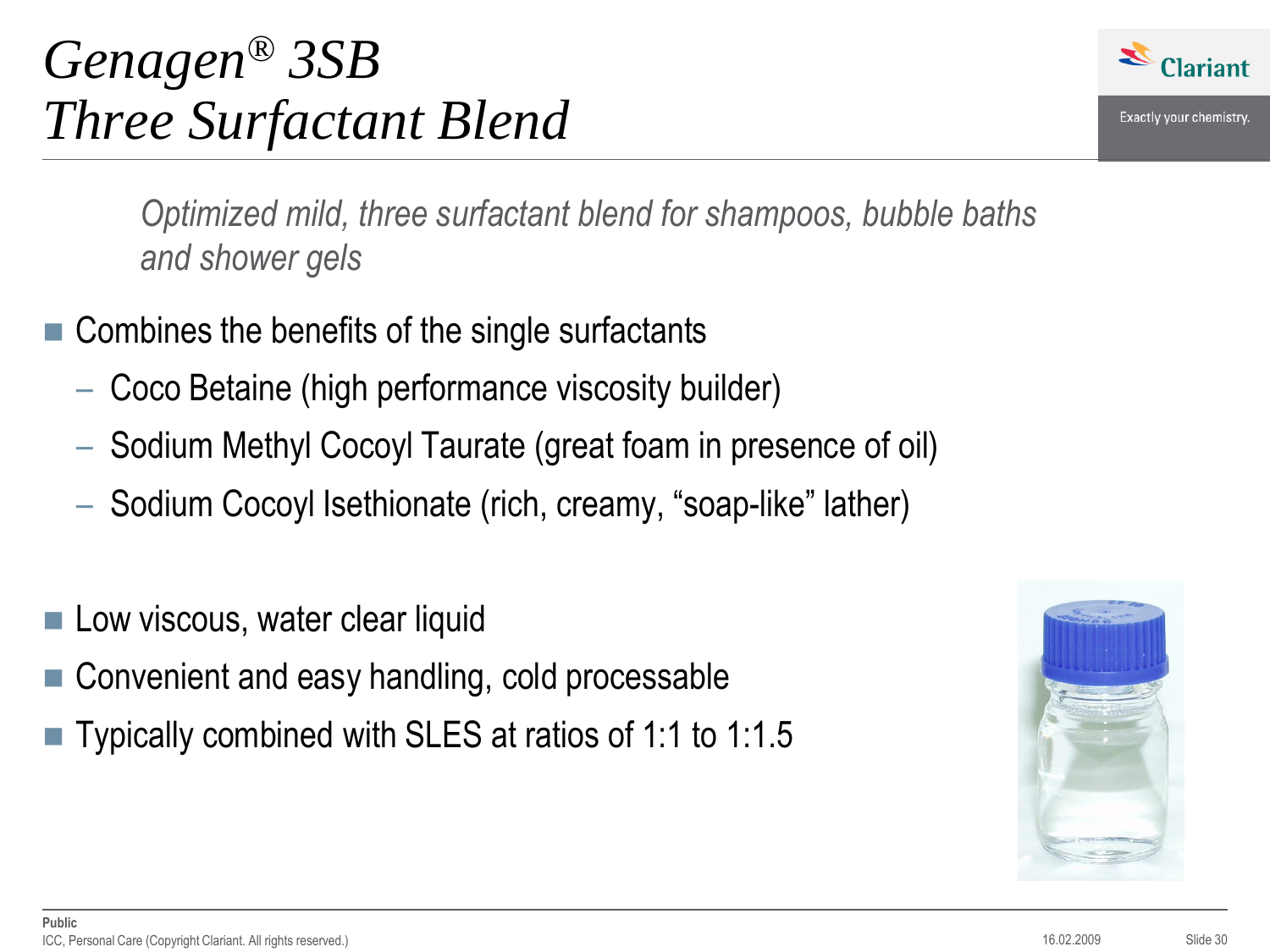

*Emulsogen® Ether Carboxylate Surfactants*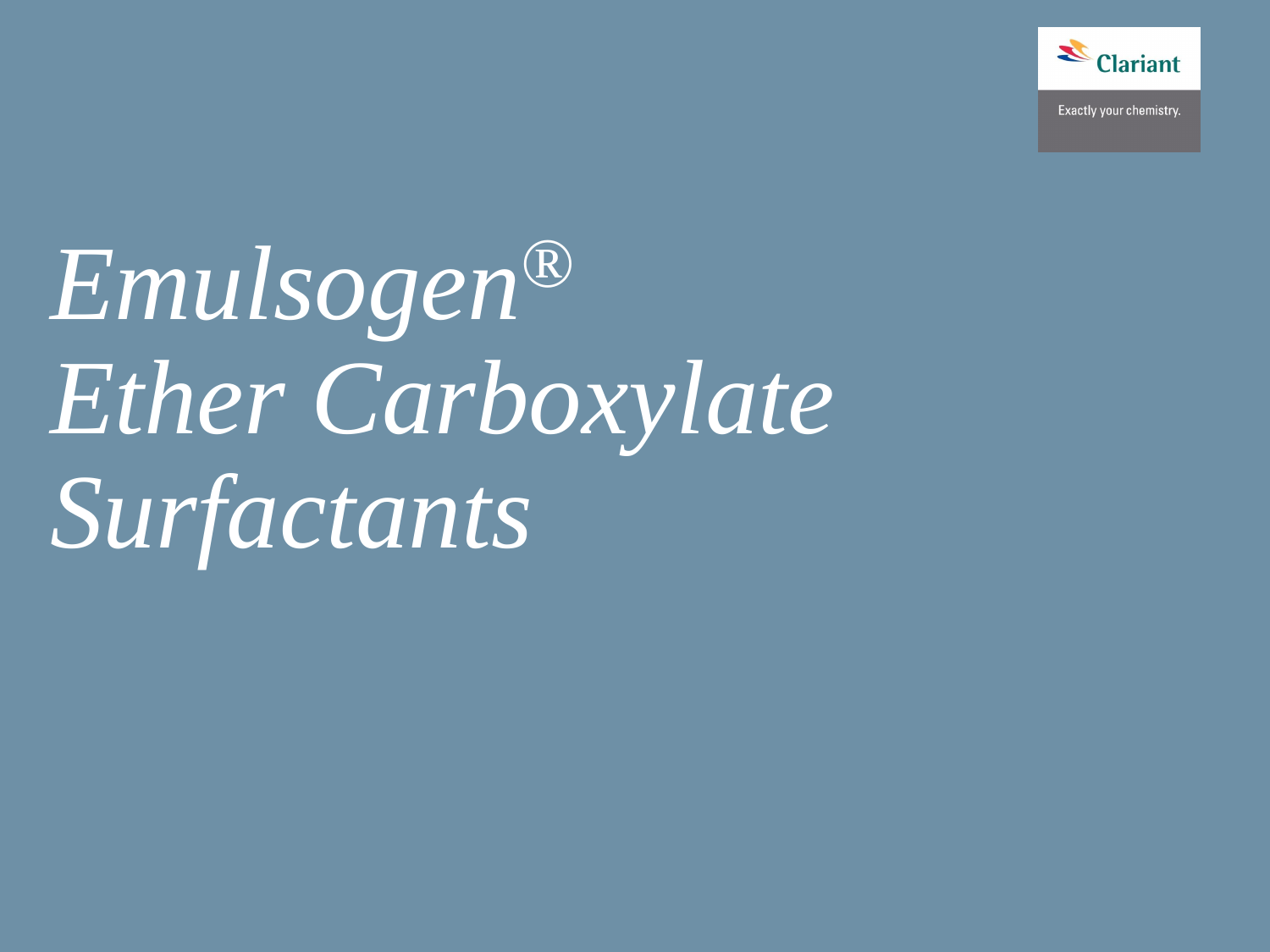

Emulsogen<sup>®</sup> ether carboxylates are mild surfactants, ideal for use in a wide range of personal care formulations. From improved solubilization of oils to enhanced cationic deposition, the Emulsogen line of ether carboxylates can make your formulations "EC-er".

Key Benefits:

- versatile materials, with excellent cost/performance ratios
- Superior mildness
- Compatibility with anionic, cationic, nonionic or amphoteric materials
- $\blacksquare$  Excellent solubilizing and emulsifying properties
- Powerful hydrotropic/coupling ability
- Stability over a broad pH range
- Excellent electrolyte/hard water tolerance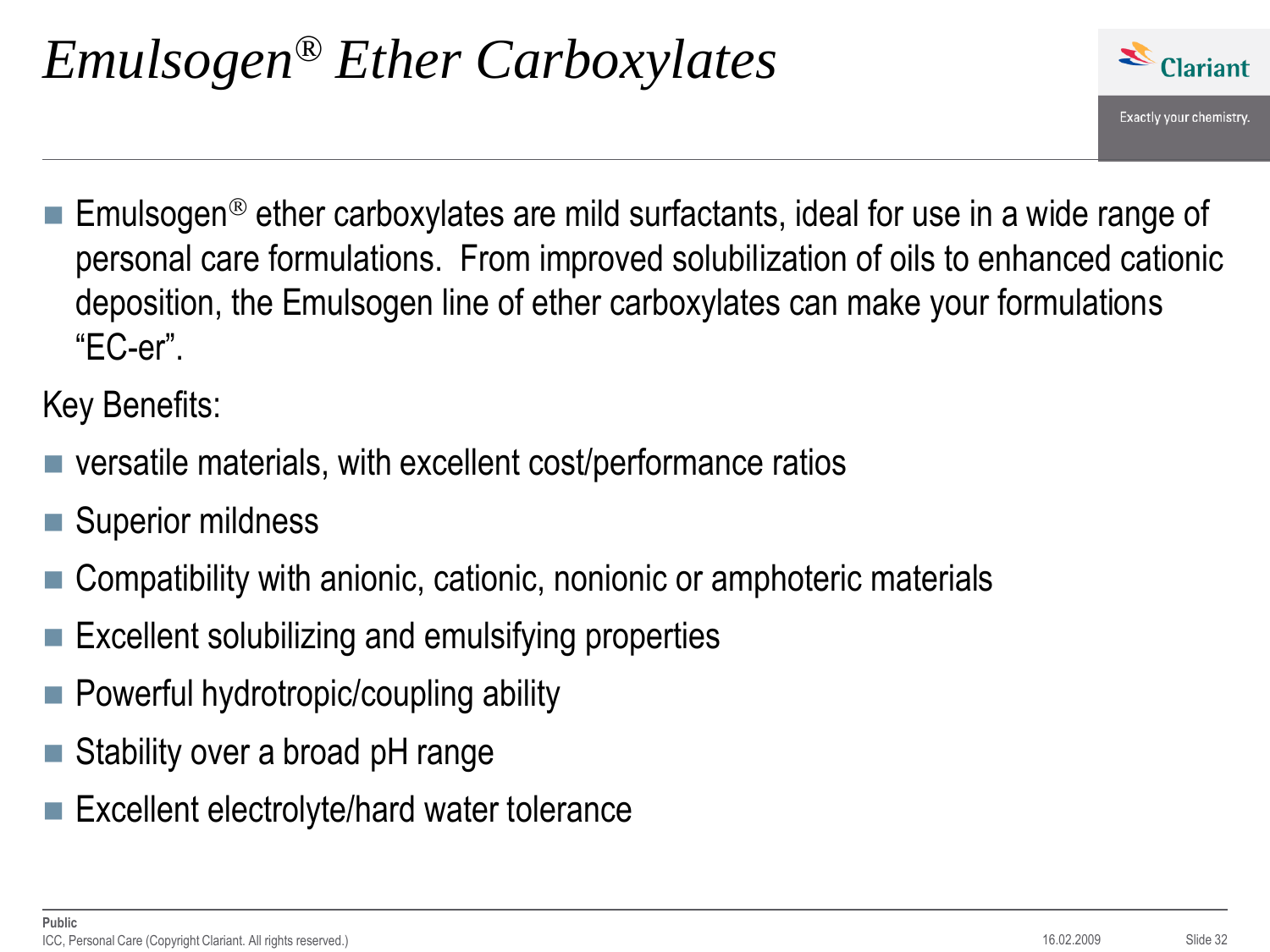### *Emulsogen® ether carboxylates*



| $RO(CH_2CH_2O)$ <sub>n</sub> CH <sub>2</sub> COOH |                                         | $RO(CH_2CH_2O)$ <sub>n</sub> CH <sub>2</sub> COONa                         | $RO(CH_2CH_2O)$ <sub>n</sub> CH <sub>2</sub> COONa                    |
|---------------------------------------------------|-----------------------------------------|----------------------------------------------------------------------------|-----------------------------------------------------------------------|
| $R = i-C_{13}H_{27}$                              |                                         | $R = C_{12} - C_{15}$                                                      | $R = C_{12} - C_{16}$                                                 |
| $n = -7$                                          | $n = -12$                               |                                                                            | $n = -12$                                                             |
| <b>Emulsogen DTC Acid</b>                         |                                         | <b>Emulsogen LS24 Gel</b>                                                  | <b>Emulsogen LS24 N</b>                                               |
| $(90%$ active)                                    |                                         | $(70%$ active)                                                             | $(70%$ active)                                                        |
| <b>Typical properties</b>                         |                                         | Emulsogen <sup>®</sup> DTC Acid<br>(INCI: Trideceth-7)<br>Carboxylic Acid) | <b>Emulsogen® LS-24N</b><br>(INCI: Sodium Laureth-13)<br>Carboxylate) |
|                                                   | <b>Physical</b><br>Form $(25^{\circ}C)$ | Liquid                                                                     | Gel                                                                   |
|                                                   | <b>Appearance</b>                       | Pale yellow, low viscosity<br>liquid                                       | Clear to slightly hazy,<br>colorless gel                              |
|                                                   | <b>Activity</b>                         | $~10\%$                                                                    | $~10\%$                                                               |
|                                                   | pH                                      | ~23.5                                                                      | ~27.5                                                                 |
|                                                   | <b>Water</b>                            | $~18\%$                                                                    | ~20                                                                   |
|                                                   | <b>NaCl</b>                             | ${<}1\%$                                                                   | $~2\%$                                                                |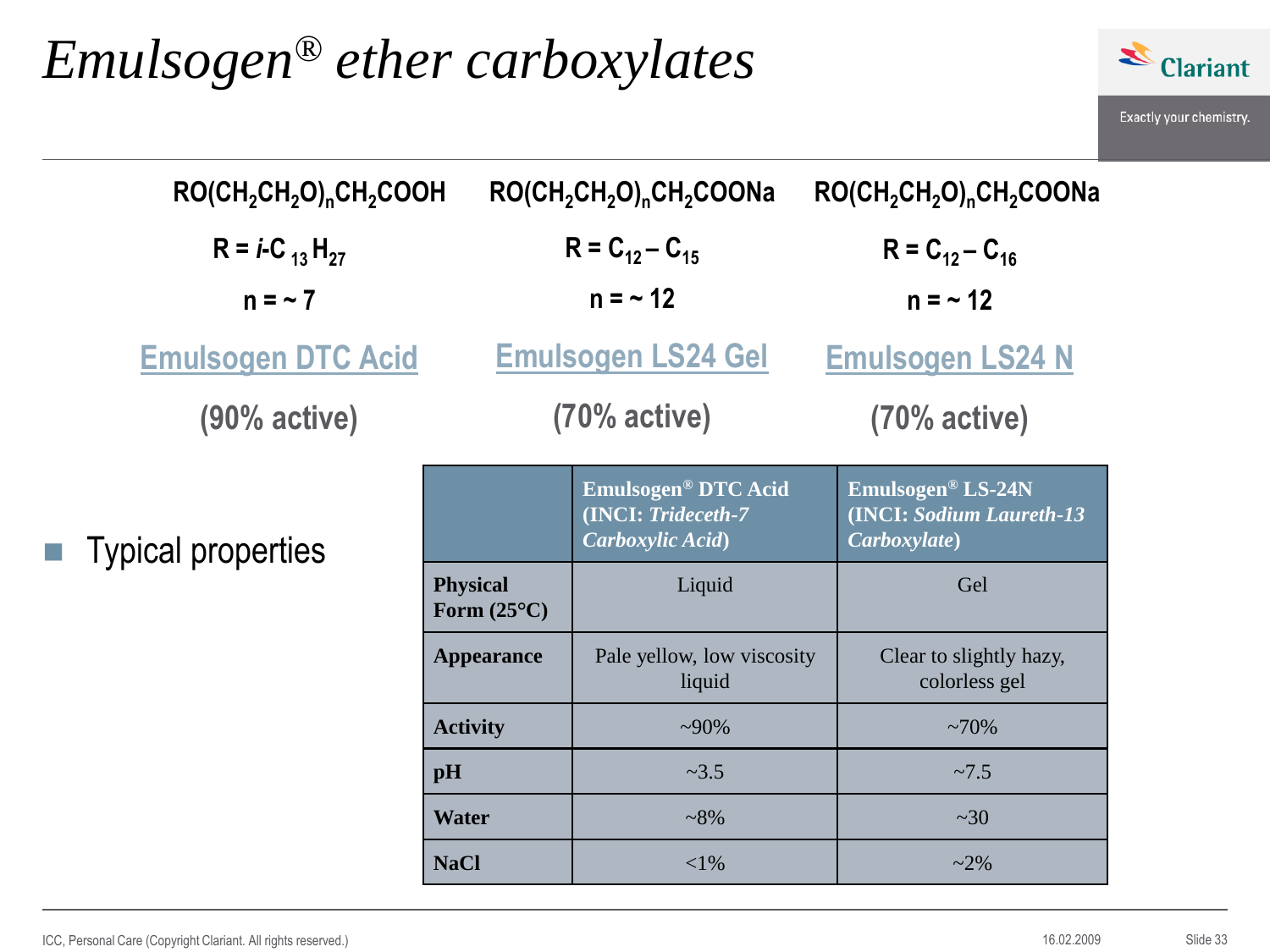

## *Emulsogen® Ether Carboxylates Summary of Applications*

| <b>Emulsogen LS-24N</b>                         | <b>Emulsogen DTC Acid</b>                                                        |
|-------------------------------------------------|----------------------------------------------------------------------------------|
| <b>INCI: Sodium Laureth-13 Carboxylate</b>      | <b>INCI: Trideceth-7 Carboxylic Acid</b>                                         |
| Mild surfactant for liquid foaming formulations | Mild, easy-to-handle liquid surfactant for use in<br>liquid foaming formulations |
| Improves deposition of cationic materials out   | Improves deposition of cationic materials out of                                 |
| of surfactant systems                           | surfactant systems                                                               |
| Gellant for transparent/translucent fragrance   | Solubilizer for silicones, other oils in clear                                   |
| or deodorant sticks                             | formulations.                                                                    |
| Hydrotrope for formulation compatibilization    | Acidic, perfect for use in neutralizing shampoos                                 |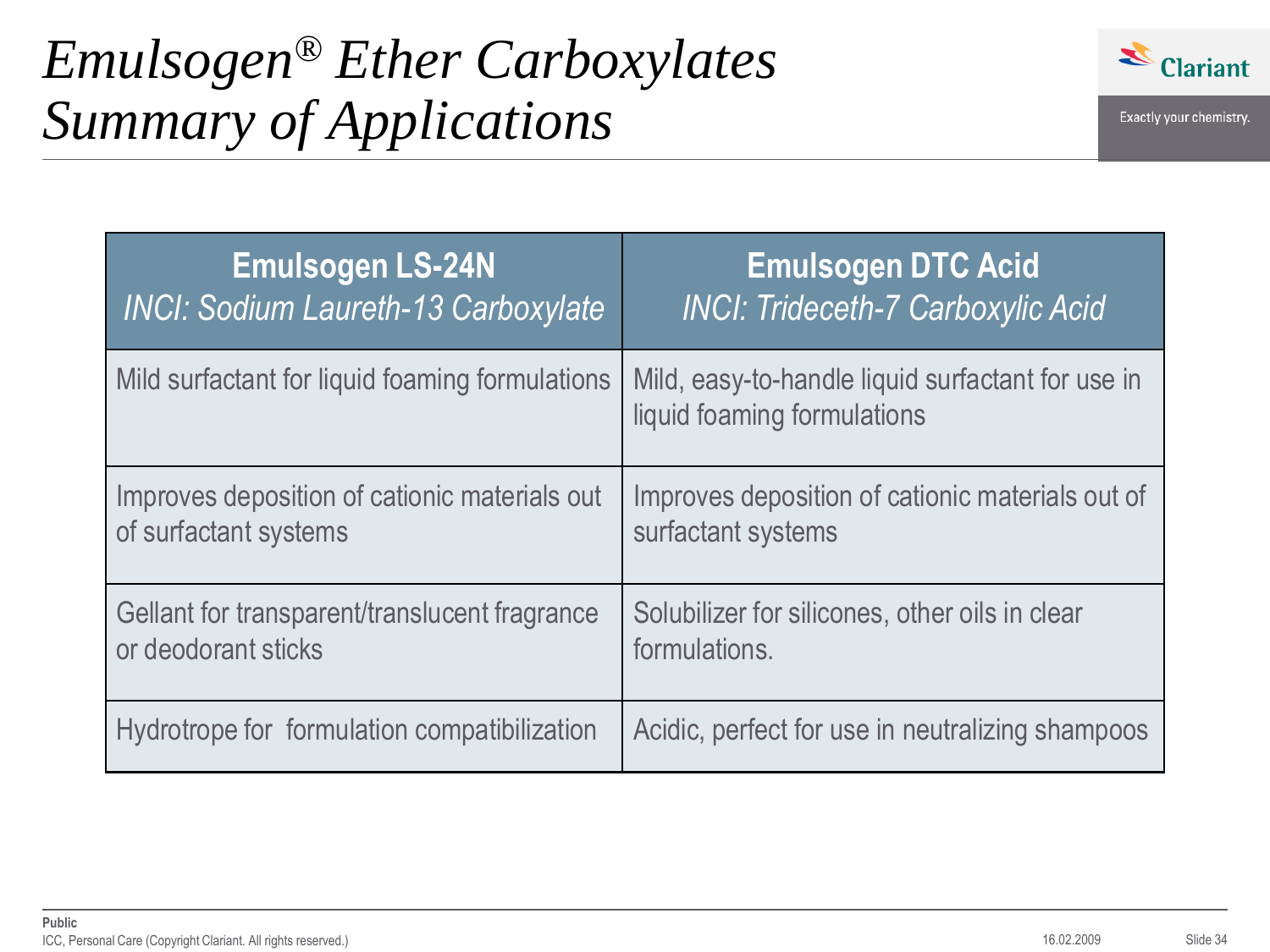### *Emulsogen ether carboxylates outstanding mildness*

- Not only are ether carboxylates inherently mild, but they can also contribute to the mildness of formulations by mitigating the effects of more irritating surfactants such as sodium dodecyl sulfate
- $\blacksquare$  Ether carboxylates are suitable for all types of foaming products for sensitive skin, including baby washes/shampoos, and facial washes



*Comparative mildness of various co-surfactants, using the "red blood cell test": a colorimetric test that correlates surfactant mildness to lack of disruption of the red blood cell membranes. A lower number equates to a milder surfactant.*

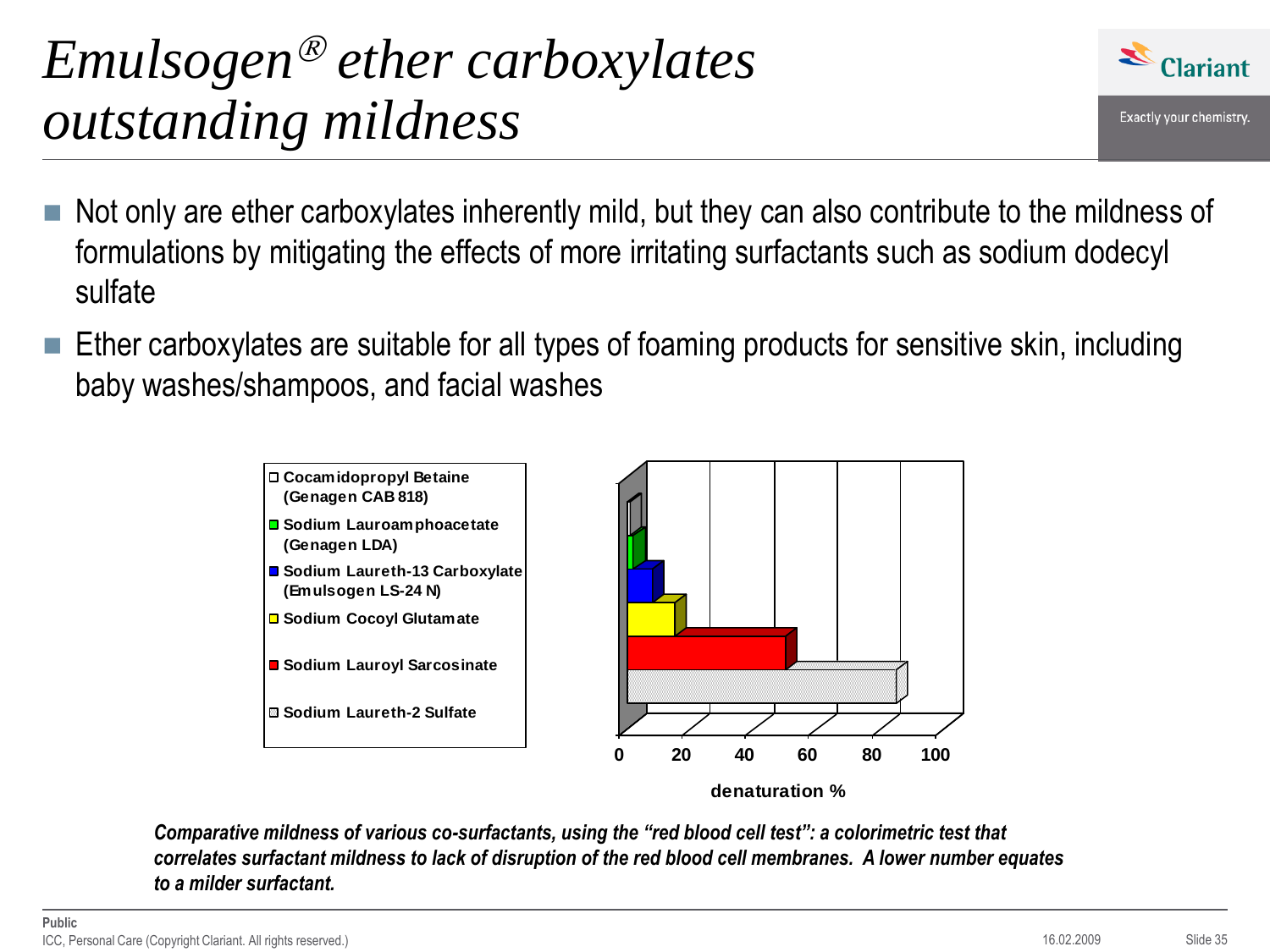### *Improved Cationic Polymer Deposition with Emulsogen® DTC Acid*



Exactly your chemistry.

Emulsogen ® ether carboxylates have been shown to increase the deposition of cationic polymers out of surfactant systems

Cationic deposition measured using the dye test method: increase in the delta reflectance shows increased deposition of the cationic polymer on the substrate.

The change in reflectance was measured versus a control containing 20% Sodium Laureth Sulfate (SLES), 24% total surfactant.



A portion of the SLES was replaced with Emulsogen DTC Acid, to maintain the same total surfactant concentration.

 Substituting even small amounts of the Emulsogen DTC acid for SLES showed a significant increase in the deposition of the cationic on the substrate.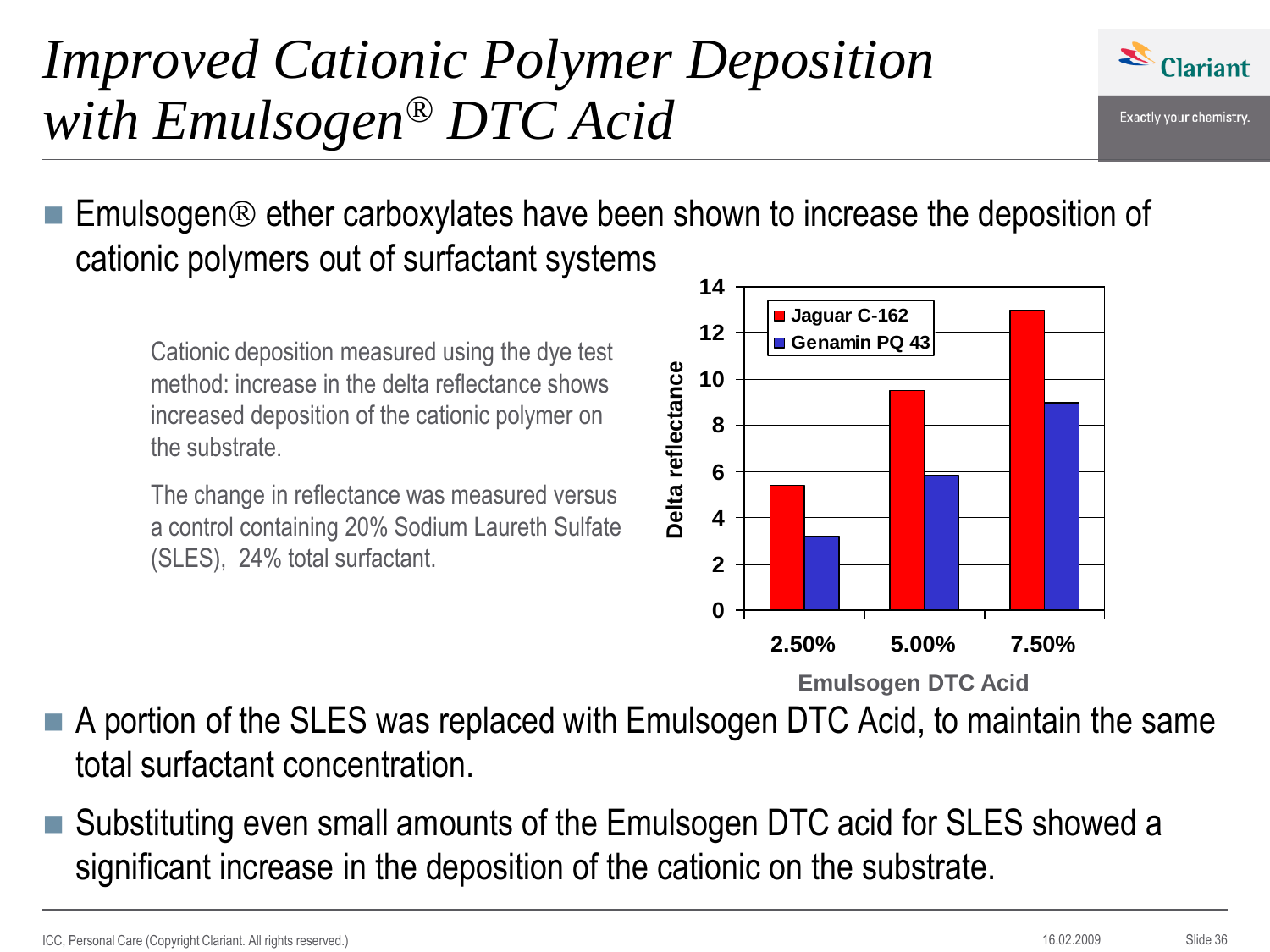

Suggested Use Levels:

- Co-surfactant for liquid soaps, shampoos, shower gels: 3-12%
- Hydrotrope/solubilizer: 2-5%

Compatibility:

- **Emulsogen**  $\odot$  **ether carboxylates are anionic surfactants, but are compatible with** cationics, as well as most other materials typically used in personal care formulations (anionic, nonionic and amphoteric surfactants, as well as polymeric cationic conditioners, monomeric quats, etc.)
- **Emulsogen ether carboxylates are stable under a wide pH range**  $(2.0-10)$
- Optimal foaming properties are obtained when the products are at least partially neutralized (pH>5)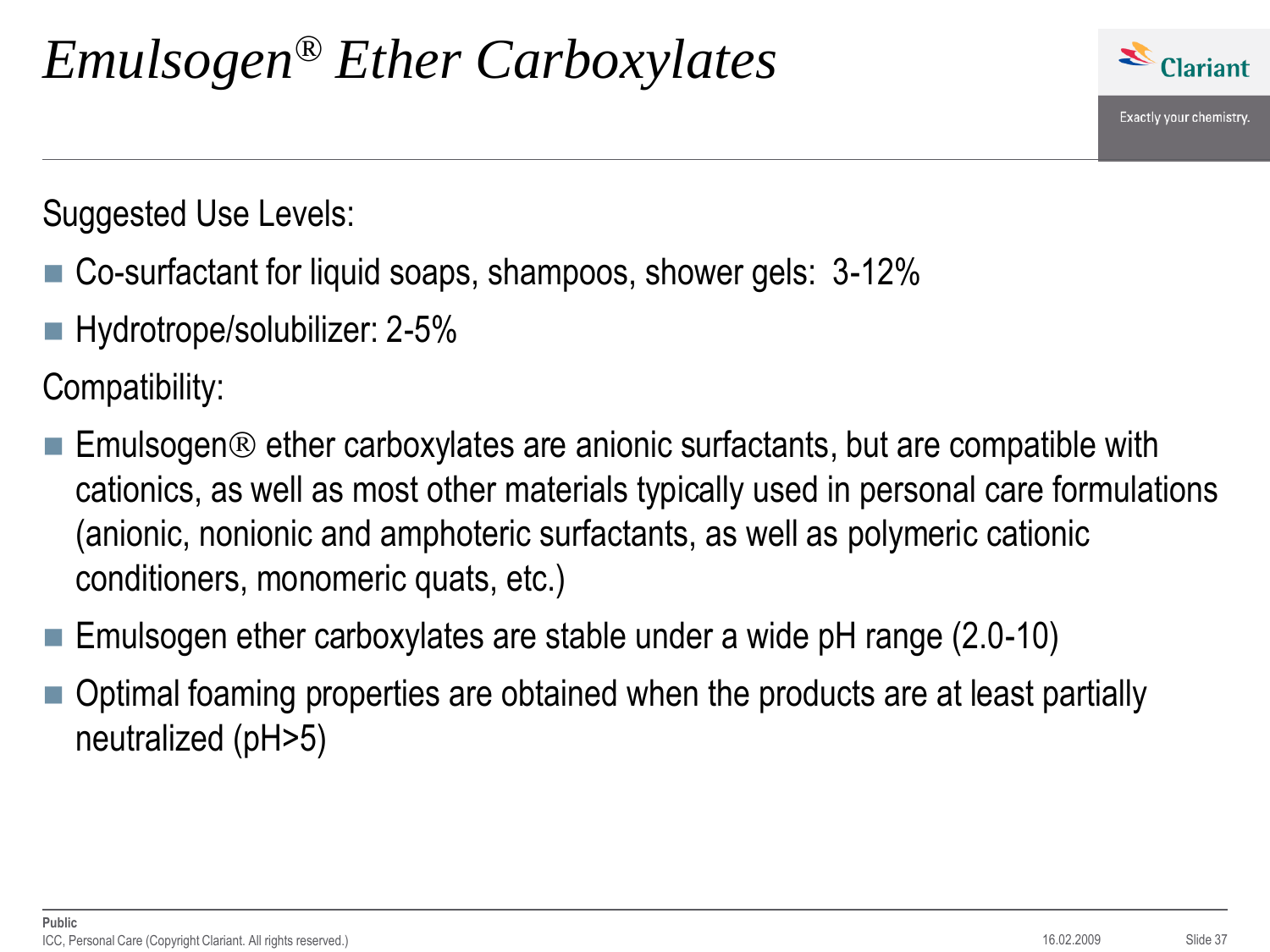**Public** ICC Personal Care 16.02.2009

& Clariant

Exactly your chemistry.

## *Questions?*

nistry.

ant